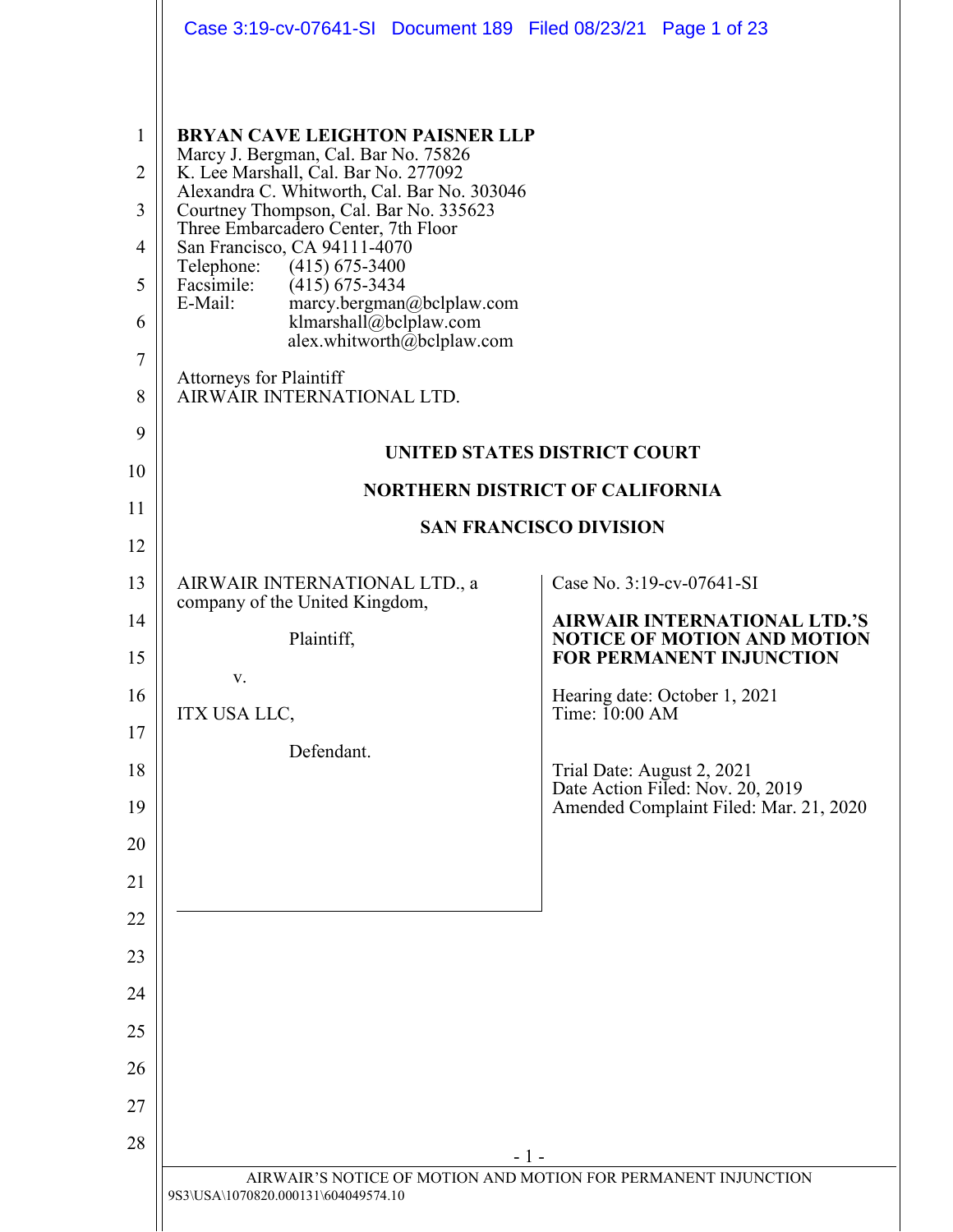| $\mathbf{1}$   | TO THE COURT, ALL PARTIES, AND THEIR ATTORNEYS OF RECORD:                                              |
|----------------|--------------------------------------------------------------------------------------------------------|
| $\overline{2}$ | PLEASE TAKE NOTICE THAT on Friday, October 1, via virtual hearing or as                                |
| 3              | ordered by the Court, Plaintiff AirWair International Ltd. ("AirWair") will present its Motion         |
| $\overline{4}$ | for a permanent injunction against defendant ITX USA, LLC ("ITX"). AirWair requests that the           |
| 5              | court permanently enjoin ITX and its officers, directors, servants, employees, attorneys, agents,      |
| 6              | representatives, partners, joint venturers, corporate affiliates, successors, assigns, and all persons |
| $\tau$         | in active concert or participation with it, from:                                                      |
| 8              | A. designing, manufacturing, importing, shipping, delivering, selling, marketing,                      |
| 9              | displaying, advertising, or promoting footwear in the United States that use any of the                |
| 10             | following trade dress <sup>1</sup> ("Dr. Martens Trade Dress"), alone or in combination:               |
| 11             | 1. Registration No. 2,437,751 (a combination of yellow stitching in the welt area,                     |
| 12             | and a two-tone grooved sole edge);                                                                     |
| 13             | 2. Registration No. 5,067,689 (a sole edge including longitudinal ribbing, and a                       |
| 14             | dark color band over a light color);                                                                   |
| 15             | 3. Registration No. 5,067,692 (longitudinal ribbing and a dark color band over a                       |
| 16             | light color on the outer sole edge, welt stitching, and a tab located at the top                       |
| 17             | back heel of footwear);                                                                                |
| 18             | The overall visual impression of welt stitching, a grooved sole edge, an angled<br>4.                  |
| 19             | heel, a platform sole, the "Quad" cleat pattern, and a heel loop (the "Jadon                           |
| 20             | Design"); and/or                                                                                       |
| 21             | B. designing, manufacturing, importing, shipping, delivering, selling, marketing,                      |
| 22             | displaying, advertising, or promoting footwear in the United States that use the                       |
| 23             | elements of the trade dress in a manner that is a colorable imitation of or confusingly                |
| 24             | similar to the Dr. Martens Trade Dress, alone or in combination; and/or                                |
| 25             | C. representing or implying, directly or indirectly, to retailers, customers, distributors,            |
| 26             | licensees, or any other customers or potential customers of the products of ITX or to                  |
| 27             | The Dr. Martens Trade Dress is set forth in exhibits A - E to the Declaration of K. Lee                |
| 28             | Marshall in Support of AirWair's Motion for Permanent Injunction.<br>$-2-$                             |
|                | AIRWAIR'S NOTICE OF MOTION AND MOTION FOR PERMANENT INJUNCTION<br>9S3\USA\1070820.000131\604049574.10  |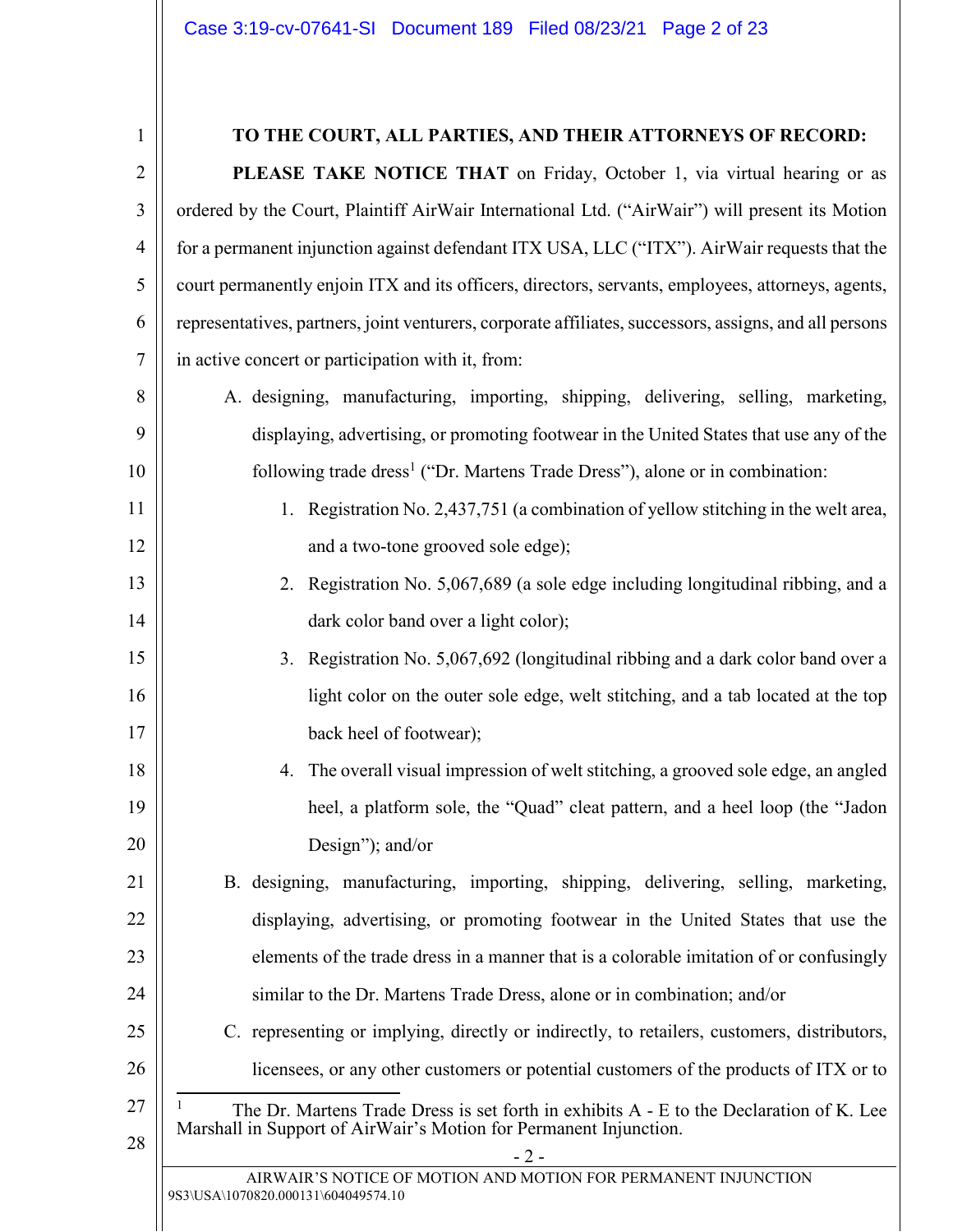<span id="page-2-1"></span><span id="page-2-0"></span>

| 1              | any corporate affiliate of ITX (collectively, "ITX Products") that ITX Products                       |
|----------------|-------------------------------------------------------------------------------------------------------|
| $\overline{2}$ | originate with, are sponsored, endorsed, or licensed by, or are otherwise associated or               |
| 3              | affiliated with AirWair or Dr. Martens.                                                               |
| 4              | This Motion is made pursuant to 15 U.S.C. $\S1114(1)$ , California state common law unfair            |
| 5              | competition, 15 U.S.C. §1125(c), California Business & Professions Code §14247, and the               |
| 6              | jury's verdict on August 9, 2021. This Motion is also based on this Notice of Motion, the             |
| 7              | accompanying Memorandum of Points and Authorities, the Declaration of K. Lee Marshall in              |
| 8              | Support of AirWair's Motion for Permanent Injunction, and exhibits thereto, the files, records,       |
| 9              | and pleadings already on file in this action, and any other evidence or argument that may be          |
| 10             | presented by AirWair at or before the hearing on this Motion.                                         |
| 11             | DATED: August 23, 2021                                                                                |
| 12             |                                                                                                       |
| 13             | Respectfully submitted,                                                                               |
| 14             | By: /s/ Lee Marshall                                                                                  |
| 15             | K. Lee Marshall<br>BRYAN CAVE LEIGHTON PAISNER LLP                                                    |
| 16             | <b>Attorneys for Plaintiff</b><br>AIRWAIR INTERNATIONAL LTD.                                          |
| 17             |                                                                                                       |
| 18             |                                                                                                       |
| 19             |                                                                                                       |
| 20             |                                                                                                       |
| 21             |                                                                                                       |
| 22             |                                                                                                       |
| 23             |                                                                                                       |
| 24             |                                                                                                       |
| 25             |                                                                                                       |
| 26             |                                                                                                       |
| 27             |                                                                                                       |
| 28             | $-3-$                                                                                                 |
|                | AIRWAIR'S NOTICE OF MOTION AND MOTION FOR PERMANENT INJUNCTION<br>9S3\USA\1070820.000131\604049574.10 |
|                |                                                                                                       |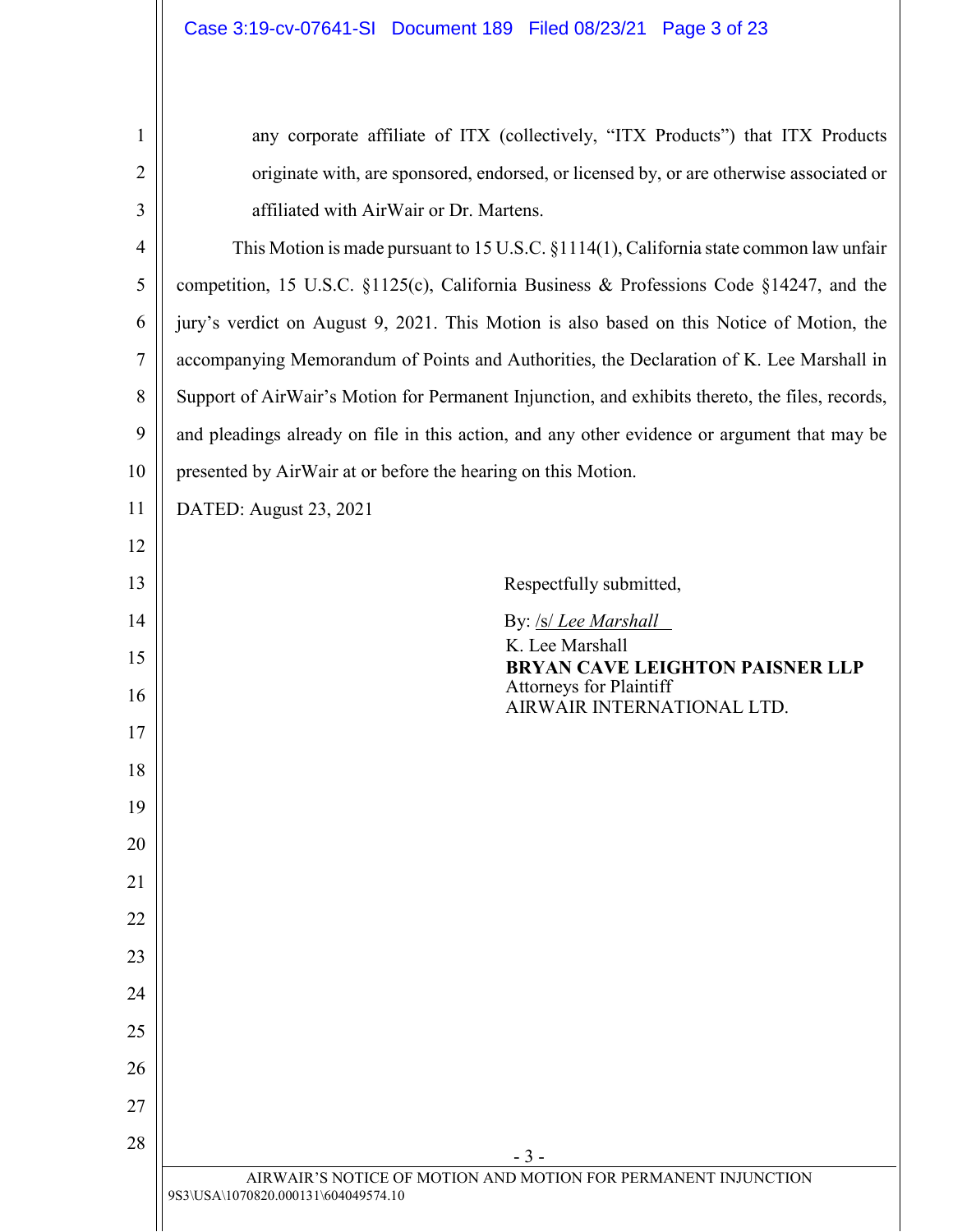|      |    | <b>TABLE OF CONTENTS</b>                                                   |
|------|----|----------------------------------------------------------------------------|
|      |    | Page                                                                       |
| I.   |    |                                                                            |
| Π.   |    |                                                                            |
| III. |    |                                                                            |
| IV.  |    |                                                                            |
|      | 1. | The Lanham Act Mandates Injunctive Relief for ITX's Dilution of            |
|      | 2. | AirWair Is Also Entitled to an Injunction for ITX's Infringement of        |
|      | 3. |                                                                            |
|      |    | Irreparable Harm Is Both Presumed and Clearly Evident Here7<br>A.          |
|      |    | Remedies Available at Law are Inadequate for AirWair's<br><b>B.</b>        |
|      |    | $C_{\cdot}$<br>The Balance of Hardships Favors Injunctive Relief11         |
|      |    | D.                                                                         |
|      | 4. | AirWair is Entitled to an Injunction Against Further Sales of Any Products |
|      | 5. | AirWair is Entitled to an Injunction Against All Those Acting in Concert   |
|      |    | with ITX, Including Corporate Affiliates, Partners, Successors,            |
|      |    |                                                                            |
| V.   |    | CONCLUSION.                                                                |
|      |    |                                                                            |
|      |    |                                                                            |
|      |    |                                                                            |
|      |    |                                                                            |
|      |    |                                                                            |
|      |    |                                                                            |
|      |    |                                                                            |
|      |    |                                                                            |
|      |    |                                                                            |
|      |    |                                                                            |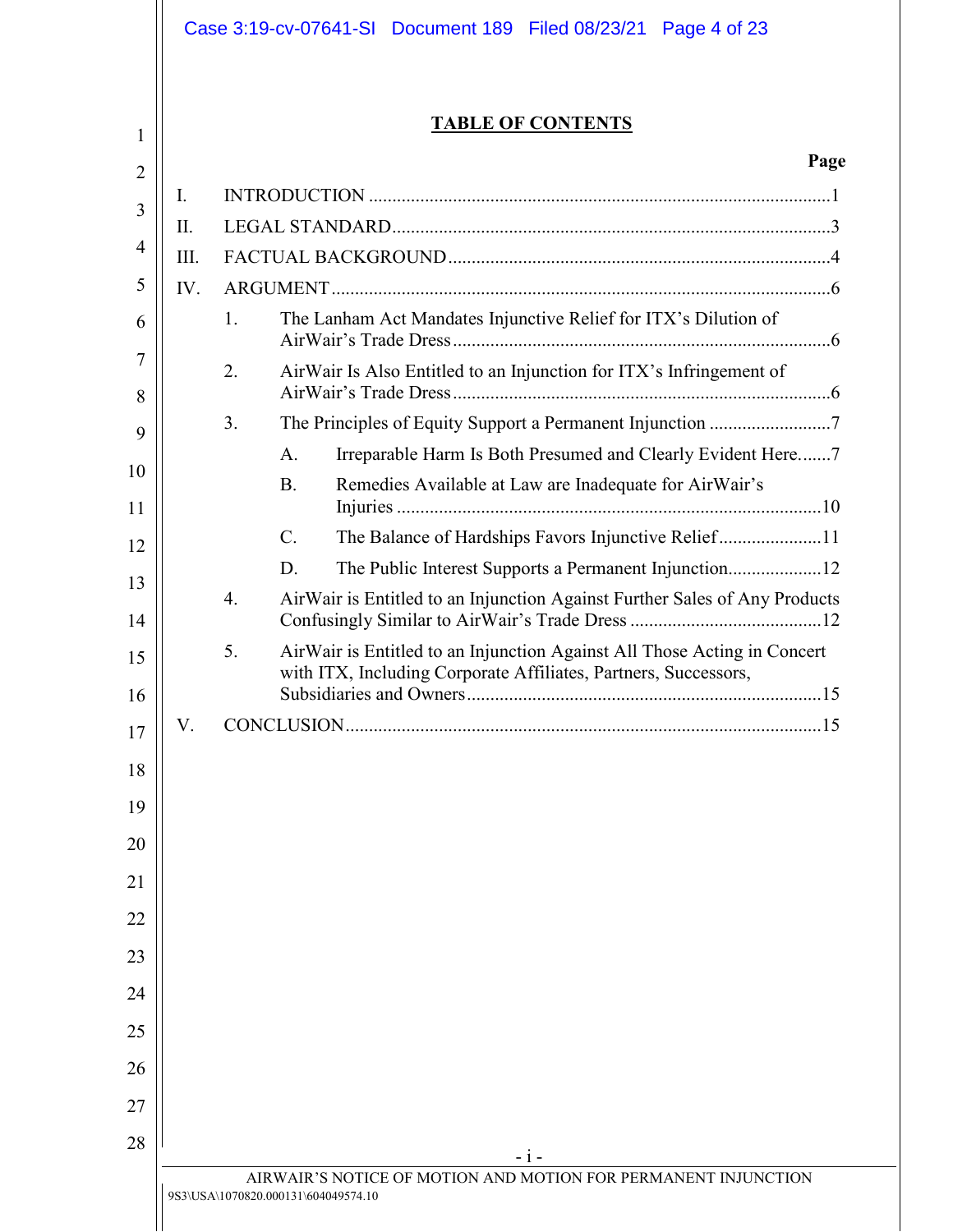| <b>TABLE OF AUTHORITIES</b>                                                                                                                 |
|---------------------------------------------------------------------------------------------------------------------------------------------|
| Page(s)                                                                                                                                     |
| <b>Cases</b>                                                                                                                                |
| Adidas Am., Inc. v. Skechers USA, Inc.,                                                                                                     |
|                                                                                                                                             |
| Already, LLC $\nu$ . Nike, Inc.,                                                                                                            |
| Angel Flight of Georgia, Inc. v. Angel Flight Am., Inc.,                                                                                    |
|                                                                                                                                             |
| Blumenthal Distrib., Inc. v. Herman Miller, Inc.,<br>2017 WL 3271706 (C.D. Cal. Aug. 1, 2017) aff'd in part, rev'd in part on other grounds |
| and remanded, 963 F.3d 859 (9th Cir. 2020), and aff'd in part, rev'd in part on other                                                       |
| BMW of N. Am., LLC v. Rocco,                                                                                                                |
|                                                                                                                                             |
| Brighton Collectibles, Inc. v. Coldwater Creek, Inc.,                                                                                       |
|                                                                                                                                             |
| Cadence Design Sys., Inc. v. Avant! Corp.,                                                                                                  |
| Century 21 Real Est. Corp. v. Sandlin,                                                                                                      |
|                                                                                                                                             |
| Deckers Outdoor Corp. v. Pacific Harbors, LLC.,                                                                                             |
|                                                                                                                                             |
| E. & J. Gallo Winery v. Gallo Cattle Co.,                                                                                                   |
|                                                                                                                                             |
| Facebook, Inc. v. Power Ventures, Inc.,<br>252 F. Supp. 3d 765 (N.D. Cal. 2017), aff'd, 749 F. App'x 557 (9th Cir. 2019) 7                  |
| Gianni Versace, S.p.A., v. Versace 19.69 Abbigliamento Sportivo SRL,                                                                        |
| Homeland Housewares, LLC v. Euro-Pro Operating LLC,                                                                                         |
| Levi Strauss & Co. v. Shilon,                                                                                                               |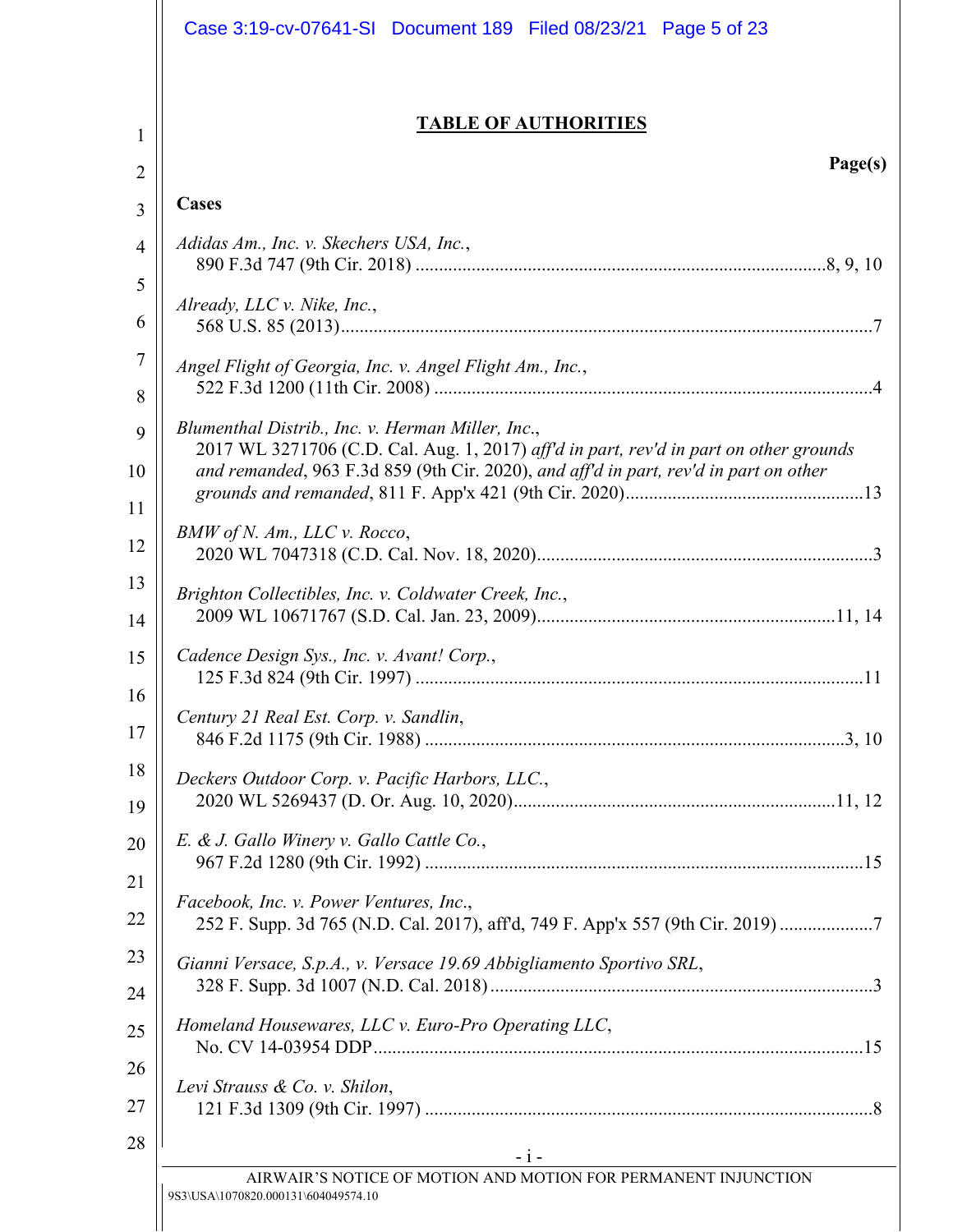| Luis v. Metro. Life Ins. Co.,<br>$\mathbf{1}$<br>$\overline{2}$<br>Plough, Inc. v. Kreis Lab'ys,<br>3<br>Polo Fashions, Inc. v. Dick Bruhn, Inc.,<br>4<br>5<br>Rachel v. Banana Republic, Inc.,<br>6<br>7<br>Regal Knitwear Co. v. N.L.R.B.,<br>8<br>Rogers v. Grimaldi,<br>9<br>10<br>Sharma v. Volkswagen AG,<br>11<br>12<br>Stuhlbarg Int'l Sales Co. v. John D. Brush & Co.,<br>13<br>Toyo Tire & Rubber Co. v. Hong Kong Tri-Ace Tire Co.,<br>14<br>15<br>Transgo v. Ajac Transmission Parts Corp.,<br>16<br>1981 WL 40538, at *3 (C.D. Cal. Jan. 16, 1981), aff'd sub nom. Transgo, Inc. v. Ajac<br>17<br>U.S. Polo Ass'n, Inc. v. PRL USA Holdings, Inc.,<br>18<br>800 F. Supp. 2d 515 (S.D.N.Y. 2011), aff'd, 511 F. App'x 81 (2d Cir. 2013)11<br>19<br>Vision Sports, Inc. v. Melville Corp.,<br>20 |
|--------------------------------------------------------------------------------------------------------------------------------------------------------------------------------------------------------------------------------------------------------------------------------------------------------------------------------------------------------------------------------------------------------------------------------------------------------------------------------------------------------------------------------------------------------------------------------------------------------------------------------------------------------------------------------------------------------------------------------------------------------------------------------------------------------------|
|                                                                                                                                                                                                                                                                                                                                                                                                                                                                                                                                                                                                                                                                                                                                                                                                              |
|                                                                                                                                                                                                                                                                                                                                                                                                                                                                                                                                                                                                                                                                                                                                                                                                              |
|                                                                                                                                                                                                                                                                                                                                                                                                                                                                                                                                                                                                                                                                                                                                                                                                              |
|                                                                                                                                                                                                                                                                                                                                                                                                                                                                                                                                                                                                                                                                                                                                                                                                              |
|                                                                                                                                                                                                                                                                                                                                                                                                                                                                                                                                                                                                                                                                                                                                                                                                              |
|                                                                                                                                                                                                                                                                                                                                                                                                                                                                                                                                                                                                                                                                                                                                                                                                              |
|                                                                                                                                                                                                                                                                                                                                                                                                                                                                                                                                                                                                                                                                                                                                                                                                              |
|                                                                                                                                                                                                                                                                                                                                                                                                                                                                                                                                                                                                                                                                                                                                                                                                              |
|                                                                                                                                                                                                                                                                                                                                                                                                                                                                                                                                                                                                                                                                                                                                                                                                              |
|                                                                                                                                                                                                                                                                                                                                                                                                                                                                                                                                                                                                                                                                                                                                                                                                              |
|                                                                                                                                                                                                                                                                                                                                                                                                                                                                                                                                                                                                                                                                                                                                                                                                              |
|                                                                                                                                                                                                                                                                                                                                                                                                                                                                                                                                                                                                                                                                                                                                                                                                              |
| 21<br>William R. Warner & Co. v. Eli Lilly & Co.,<br>22                                                                                                                                                                                                                                                                                                                                                                                                                                                                                                                                                                                                                                                                                                                                                      |
| Wolfard Glassblowing Co. v. Vanbragt,<br>23                                                                                                                                                                                                                                                                                                                                                                                                                                                                                                                                                                                                                                                                                                                                                                  |
| 24<br><b>Statutes</b>                                                                                                                                                                                                                                                                                                                                                                                                                                                                                                                                                                                                                                                                                                                                                                                        |
| 25                                                                                                                                                                                                                                                                                                                                                                                                                                                                                                                                                                                                                                                                                                                                                                                                           |
| 26<br>27                                                                                                                                                                                                                                                                                                                                                                                                                                                                                                                                                                                                                                                                                                                                                                                                     |
| 28                                                                                                                                                                                                                                                                                                                                                                                                                                                                                                                                                                                                                                                                                                                                                                                                           |
| $-11 -$<br>AIRWAIR'S NOTICE OF MOTION AND MOTION FOR PERMANENT INJUNCTION                                                                                                                                                                                                                                                                                                                                                                                                                                                                                                                                                                                                                                                                                                                                    |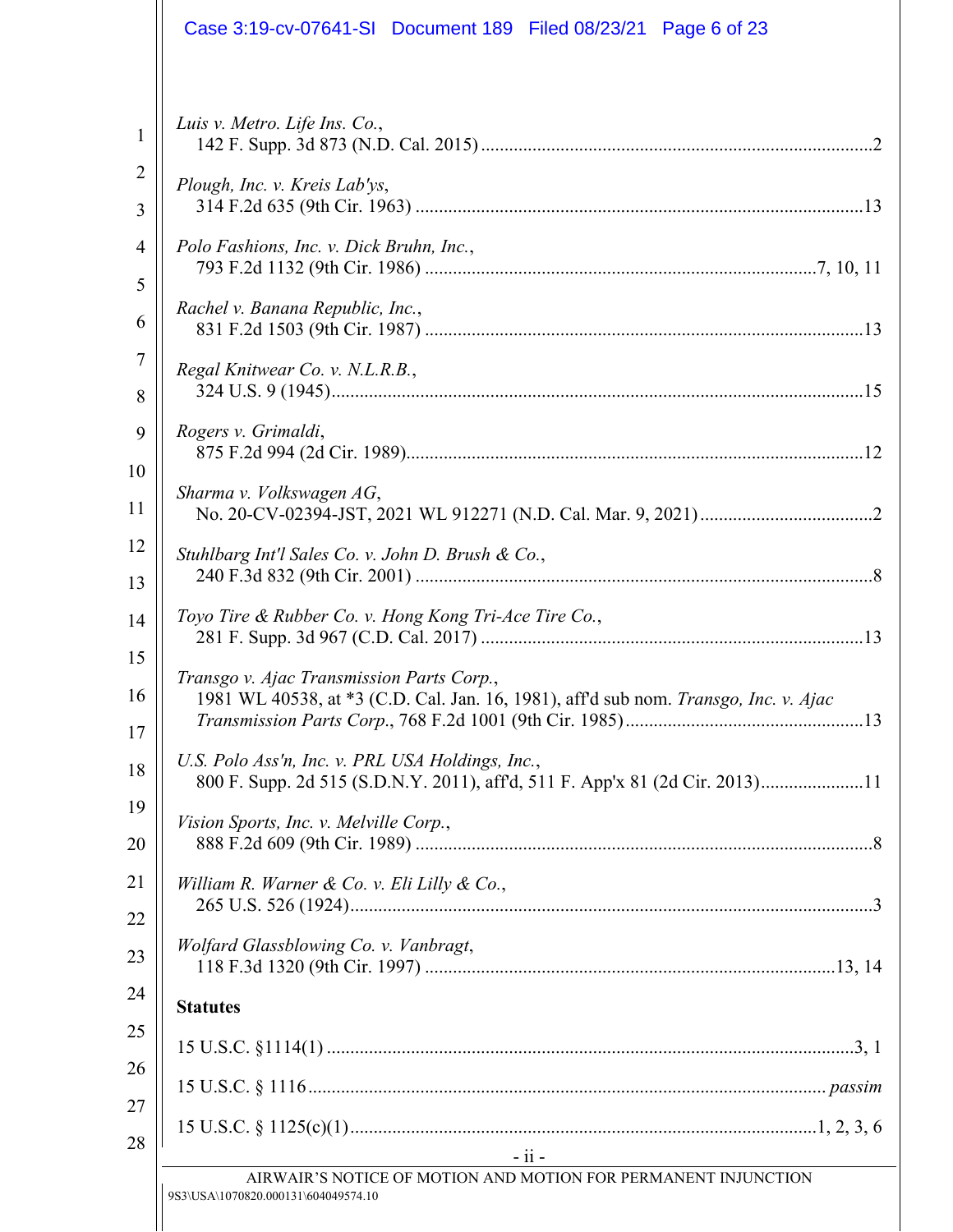|                | Case 3:19-cv-07641-SI Document 189 Filed 08/23/21 Page 7 of 23            |
|----------------|---------------------------------------------------------------------------|
|                |                                                                           |
| $\mathbf{1}$   |                                                                           |
| $\overline{2}$ |                                                                           |
| 3              | <b>Other Authorities</b>                                                  |
| $\overline{4}$ |                                                                           |
| 5              |                                                                           |
| 6              |                                                                           |
| $\tau$         |                                                                           |
| 8              |                                                                           |
| 9              |                                                                           |
| 10             |                                                                           |
| 11             |                                                                           |
| 12             |                                                                           |
| 13             |                                                                           |
| 14             |                                                                           |
| 15             |                                                                           |
| 16             |                                                                           |
| 17             |                                                                           |
| 18             |                                                                           |
| 19             |                                                                           |
| 20             |                                                                           |
| 21<br>22       |                                                                           |
| 23             |                                                                           |
| 24             |                                                                           |
| 25             |                                                                           |
| 26             |                                                                           |
| 27             |                                                                           |
| 28             |                                                                           |
|                | - iii -<br>AIRWAIR'S NOTICE OF MOTION AND MOTION FOR PERMANENT INJUNCTION |
|                | 9S3\USA\1070820.000131\604049574.10                                       |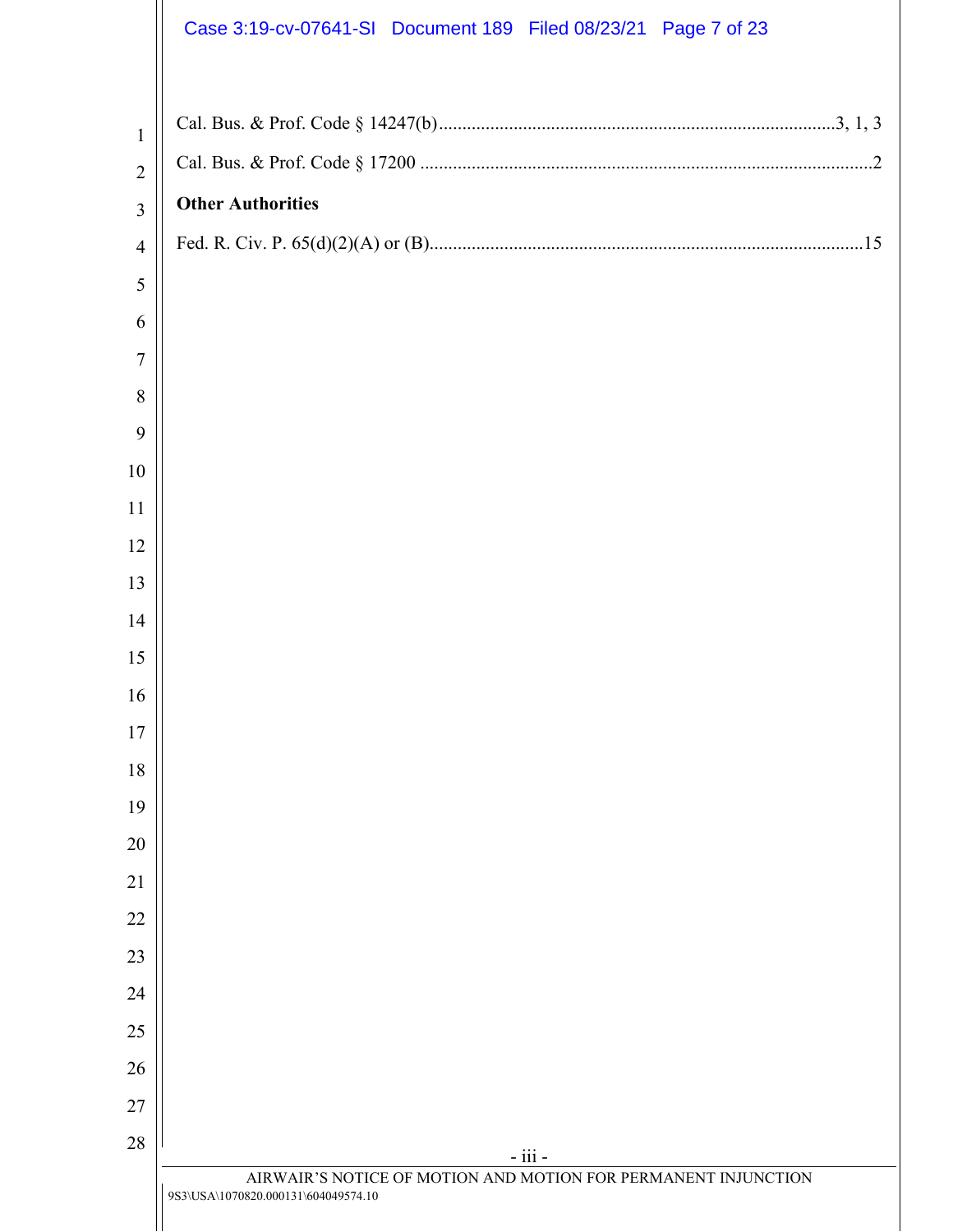3

4

5

6

7

8

9

10

11

12

13

14

15

16

17

18

19

20

21

22

23

24

25

26

27

28

### <span id="page-7-0"></span>**I. INTRODUCTION**

On August 9, 2021, the jury returned a verdict finding that plaintiff AirWair International Ltd. ("AirWair") had prevailed on its trade dress infringement, unfair competition, and trademark dilution claims against defendant ITX USA, LLC ("ITX"), and that ITX did not prevail on its counterclaims for cancellation of AirWair's 5,067,689 and 5,067,692 registrations:

 On the issue of trade dress infringement under U.S.C. §1114(1), the jury found that AirWair's 2,437,751 ("'751"), 5,067,689 ("'689"), and 5,067,692 ("'692") registrations ("AirWair's Registered Marks") are valid and protectable; that AirWair owns its Registered Marks; and that ITX used trade dress similar to AirWair's Registered Marks without AirWair's consent, in a manner that was likely to cause confusion among ordinary consumers or other members of the public as to the source, sponsorship, affiliation, or approval of the goods. *See* ECF No. 183 Jury Verdict Form ("Verdict") at p. 2-3.

 On the issue of unfair competition under 15 U.S.C. §1125 and California common law, the jury found that the overall visual impression of the Jadon Design, including welt stitching, a grooved sole edge, angled heel, cleat pattern, and platform sole, has acquired secondary meaning; that AirWair owns the overall visual impression of the Jadon Design as trade dress; that the overall visual impression of the Jadon Design is nonfunctional; and that ITX used trade dress similar to the overall visual impression of the Jadon Design without the consent of AirWair in a manner that is likely to cause confusion among ordinary consumers and the general public as to the source, sponsorship, affiliation, or approval of the defendant's goods. Verdict at p. 4-5.

 On the issue of trademark dilution under 15 U.S.C. §1125(c) and California Business & Professions Code §14247, the jury found that each of AirWair's Registered Marks and the Jadon Design are valid, that each of AirWair's Registered Marks and the Jadon Design are famous, and that ITX's conduct was

<span id="page-7-2"></span><span id="page-7-1"></span>- 1 -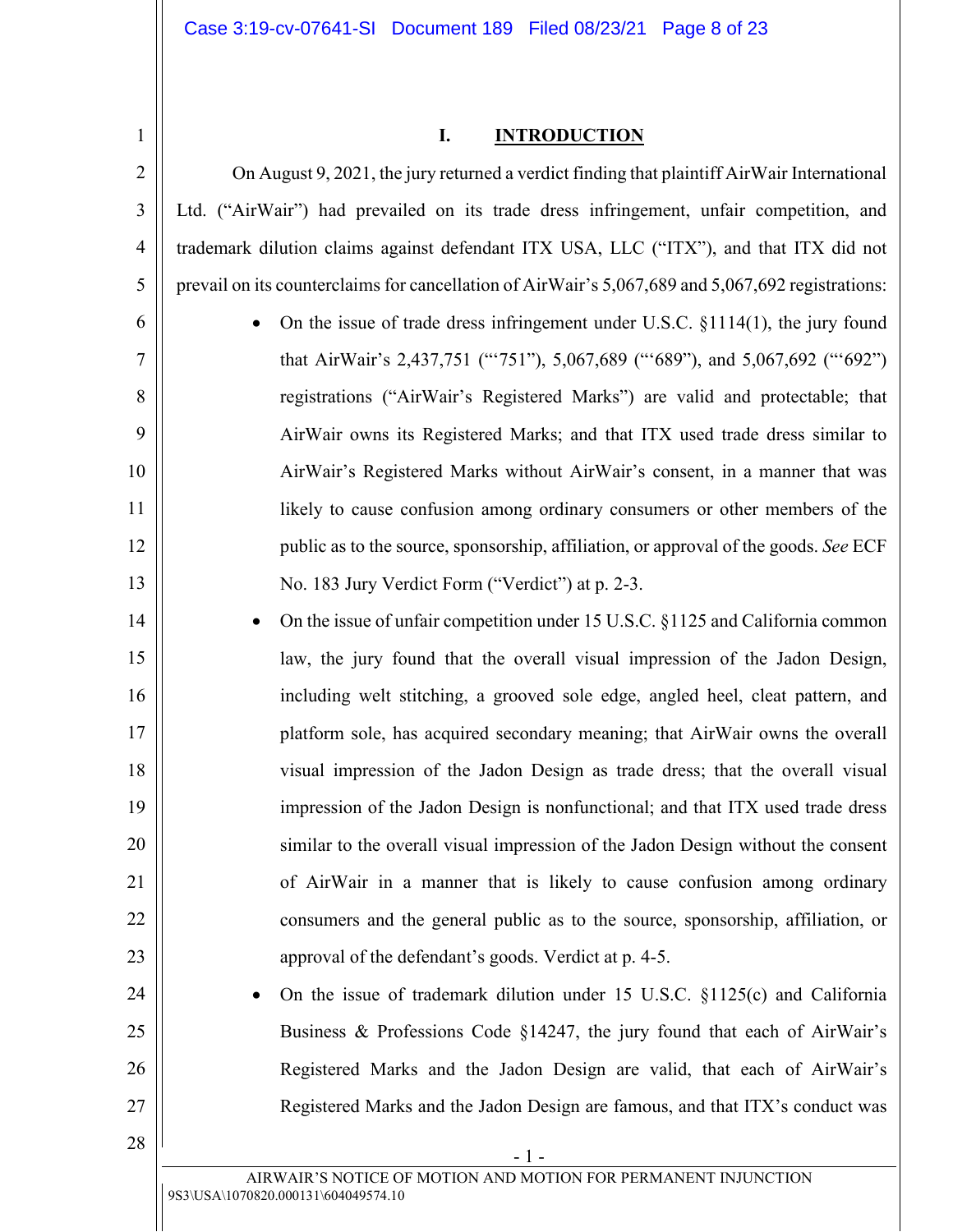likely to cause dilution by blurring of each of AirWair's Registered Marks and the Jadon Design. Verdict at p. 5-6.<sup>2</sup>

3 4 5 6 7 8 9 10 11 12 13 Under the Lanham Act, AirWair is entitled to a permanent injunction because ITX has diluted its trade dress. In addition, a permanent injunction is necessary and appropriate in order to prevent irreparable harm to AirWair's trade dress and the brand identity that AirWair has carefully cultivated over the last sixty years. An injunction is also appropriate because there is no adequate remedy at law under these circumstances. ITX is a subsidiary of the largest fashion retailer in the world and has the means to flood the market with infringing products. Throughout this litigation and through trial ITX has steadfastly maintained its right to sell such products and has refused to concede that it would not sell infringing products in the future. When ITX filed its counterclaims for cancellation of AirWair's '689 and '692 registrations, it made its intentions clear: ITX hopes to continue selling footwear styles bearing AirWair's trade dress, profiting from AirWair's hard-earned reputation and goodwill.

14 15 16 17 18 19 20 21 22 The jury found that ITX had diluted AirWair's trade dress and infringed AirWair's trademarks, and that ITX's conduct was likely to cause consumer confusion. Without an injunction, AirWair would be left without a remedy and unjustly be forced to file successive lawsuits to stop future infringement and dilution of its trade dress. A permanent injunction is the appropriate way to protect the rights recognized by the jury's verdict and to prevent ITX from continuing to infringe and dilute AirWair's valid trade dress, causing irreparable, incalculable harm. Thus, pursuant to its authority under 15 U.S.C. §§1116(a) and 1125(c), this Court should permanently enjoin ITX from infringing and diluting AirWair's intellectual property rights, including AirWair's Registered Marks and the Jadon Design.

23

<span id="page-8-3"></span><span id="page-8-2"></span><span id="page-8-1"></span><span id="page-8-0"></span> $\overline{\phantom{a}}$ 

1

2

24 25 26 27 28 2 AirWair also included an equitable claim in its complaint for unfair competition in violation of California Business & Professions Code Section 17200. To bring this case to final judgment, AirWair is willing to dismiss this claim as duplicative of the remedies already provided by the Lanham Act for trademark infringement and dilution. *See Sharma v. Volkswagen AG,* No. 20-CV-02394-JST, 2021 WL 912271, at \*9 (N.D. Cal. Mar. 9, 2021) ("Remedies under the UCL are limited to restitution and injunctive relief, and do not include damages."); *see also Luis v. Metro. Life Ins. Co.,* 142 F. Supp. 3d 873, 883 (N.D. Cal. 2015) ("Remedies available to private plaintiffs under the UCL are generally limited to injunctive relief and restitution.") (internal citation omitted).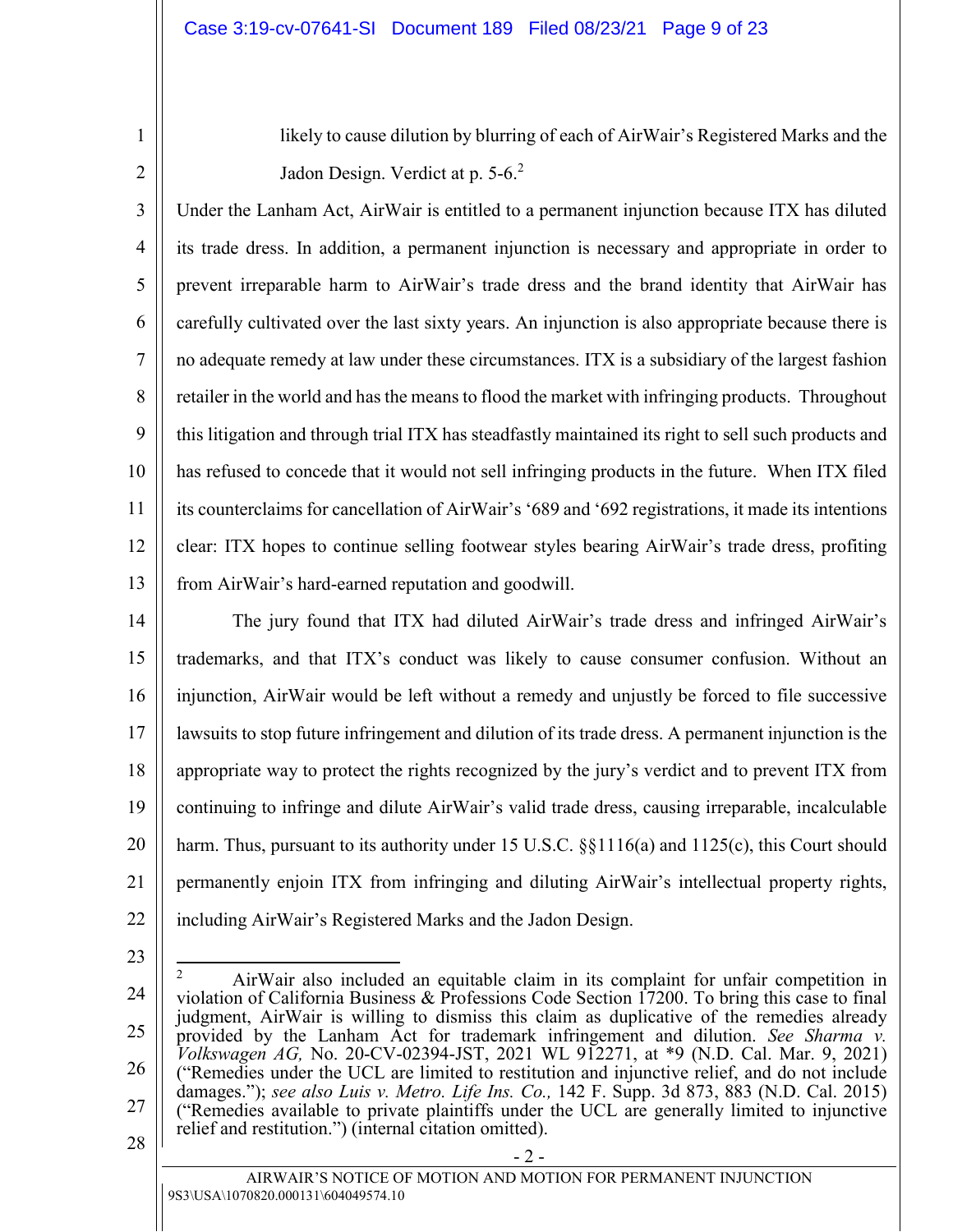#### **II. LEGAL STANDARD**

[A trademark plaintiff] entitled to relief[] is entitled to effective relief; and any doubt in respect of the extent thereof must be resolved in its favor as the innocent producer and against the [infringer], which has shown by its conduct that it is not to be trusted.

4 5 6 7 8 9 10 *William R. Warner & Co. v. Eli Lilly & Co.*, 265 U.S. 526, 532 (1924). The Lanham Act grants district courts the "power to grant injunctions, according to the principles of equity and upon such terms as the court may deem reasonable, to prevent the violation of any right of [a trademark owner]." 15 U.S.C. §1116(a). Injunctive relief is available under federal statute for trademark infringement, unfair competition, and trademark dilution. 15 U.S.C. §1116(a); §1125(c)(1). Likewise, it is the remedy provided by California statute for trademark dilution. Cal. Bus. & Prof. Code § 14247(b).

<span id="page-9-5"></span><span id="page-9-4"></span>11 12 13 14 15 16 17 18 19 20 21 22 The Lanham Act mandates that a plaintiff whose trademark has been diluted under 15 U.S.C. §1125(c) "**shall be entitled to an injunction** against another person who, at any time after the owner's mark has become famous, commences use of a mark or trade name in commerce that is likely to cause dilution by blurring … **regardless of the presence or absence of actual or likely confusion, of competition, or of actual economic injury**" (subject to the principles of equity). 15 U.S.C.  $\S1125(c)(1)$ . Courts will issue permanent injunctions when a defendant is found liable for dilution under §1125(c) if the equities do not counsel otherwise. *See, e.g., Gianni Versace, S.p.A., v. Versace 19.69 Abbigliamento Sportivo SRL*, 328 F. Supp. 3d 1007, 1023, 1032 (N.D. Cal. 2018) (granting motion for permanent injunction where plaintiff had satisfied the requirements for injunctive relief for dilution under §1125(c)); *BMW of N. Am., LLC v. Rocco,* 2020 WL 7047318, at \*10 (C.D. Cal. Nov. 18, 2020) (finding that plaintiff had established dilution and was entitled to a permanent injunction).

<span id="page-9-2"></span><span id="page-9-0"></span>23 24 25 26 27 The Ninth Circuit has held that "[i]njunctive relief is the remedy of choice for trademark and unfair competition cases, since there is no adequate remedy at law for the injury caused by a defendant's continuing infringement." *Century 21 Real Est. Corp. v. Sandlin*, 846 F.2d 1175, 1180 (9th Cir. 1988); *see also* 5 McCarthy on Trademarks and Unfair Competition § 30:1 (5th ed.) ("The usual historical practice has been that a prevailing plaintiff in a case of trademark

1

2

<span id="page-9-3"></span>3

<span id="page-9-1"></span>9S3\USA\1070820.000131\604049574.10 AIRWAIR'S NOTICE OF MOTION AND MOTION FOR PERMANENT INJUNCTION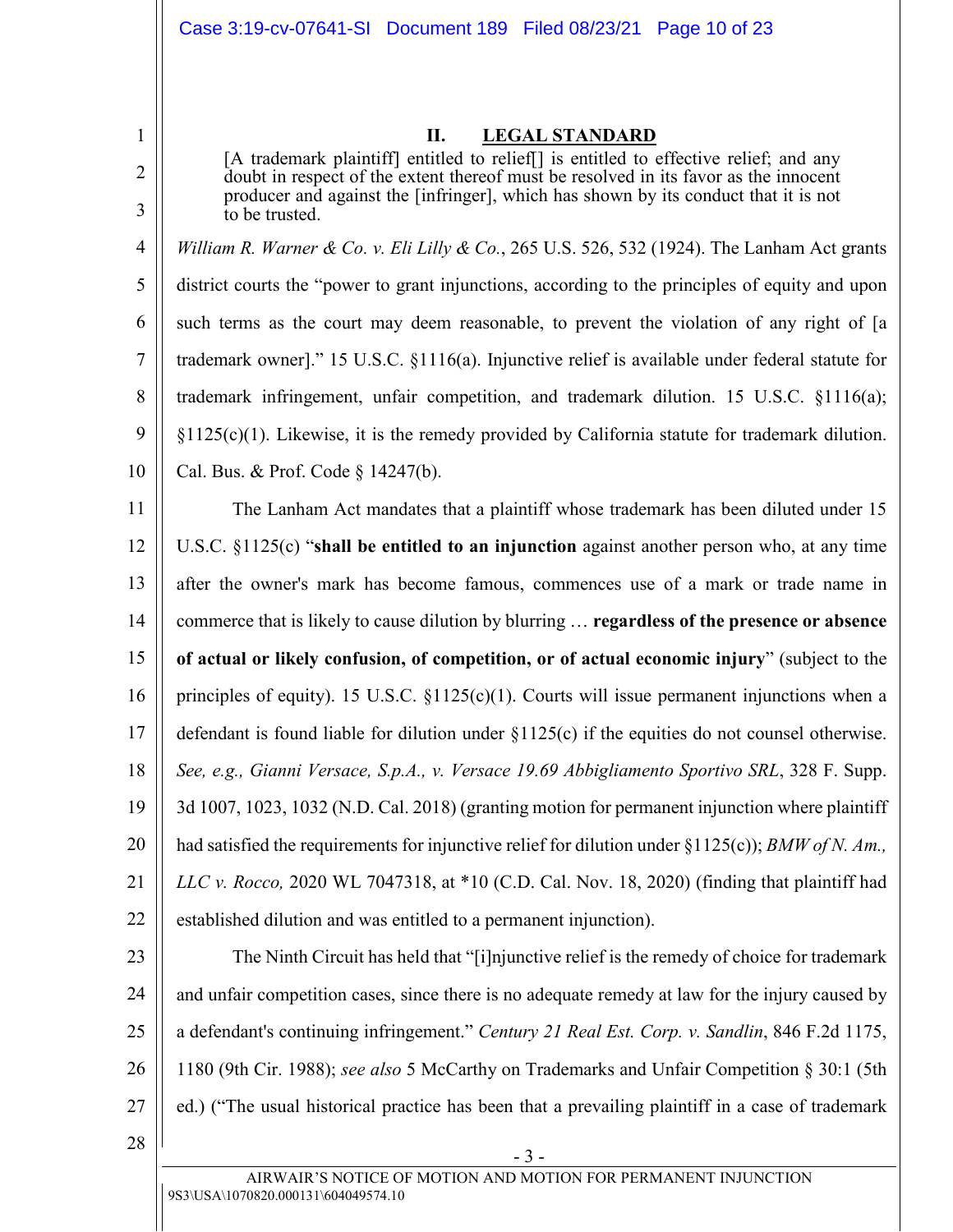| $1 \parallel$  | infringement or false advertising will ordinarily receive permanent injunctive relief of some      |
|----------------|----------------------------------------------------------------------------------------------------|
| $\overline{2}$ | kind."). As the Eleventh Circuit observed, "in ordinary trademark infringement actions             |
| 3 <sup>1</sup> | complete injunctions against the infringing party are the order of the day," and "[t]he reason is  |
| 4 <sup>1</sup> | simple: the public deserves not to be led astray by the use of inevitably confusing marks." Angel  |
| 5              | Flight of Georgia, Inc. v. Angel Flight Am., Inc., 522 F.3d 1200, 1209 (11th Cir. 2008) (citations |
| 6 <sup>1</sup> | and quotations omitted). Additionally, in December 2020, Congress acknowledged the strong          |
| 7 <sup>1</sup> | relationship between trademark infringement and injunctive relief, amending the Lanham Act         |
| 8              | to entitle any plaintiff seeking a permanent injunction following infringement of its trademark    |
| 9 <sup>°</sup> | to a "rebuttable presumption of irreparable harm. <sup>3</sup> "15 U.S.C. § 1116(a). <sup>4</sup>  |

#### <span id="page-10-0"></span>**III. FACTUAL BACKGROUND**

11 12 13 14 15 16 17 AirWair makes and sells Dr. Martens brand footwear. Sixty years after the first Dr. Martens boot was produced, the distinctive features first created by R. Griggs & Co., Ltd. ("Griggs") in 1960 remain on tens of millions of pairs of Dr. Martens shoes and boots, season after season, for the sole reason that they have become part of the brand's "DNA," serving as source identifiers to millions of consumers in the U.S. and worldwide. Trial Transcript 189, 212- 213. Dr. Martens' trade dress includes the following (separately and/or collectively "Dr. Martens Trade Dress"):

1. the '751 Registration (a combination of yellow stitching in the welt area, and a

19 two-tone grooved sole edge)

20

21

22

23

18

2. the '689 Registration (a sole edge including longitudinal ribbing, and a dark color band over a light color)

<sup>24</sup> 25 26 27 28 - 4 -  $\overline{\phantom{a}}$ 3 The amendment reads, in full: "A plaintiff seeking any such injunction shall be entitled to a rebuttable presumption of irreparable harm *upon a finding of a violation identified in this subsection in the case of a motion for a permanent injunction* or upon a finding of likelihood of success on the merits for a violation identified in this subsection in the case of a motion for a preliminary injunction or temporary restraining order." 15 U.S.C. § 1116 (emphasis added). 4 In so doing, Congress effectively overruled judicial decisions in which courts had applied the reasoning of *eBay Inc. v. MercExchange, L.L.C.,* 547 U.S. 388, 390 (2006) on injunctions in the patent context to trademark cases.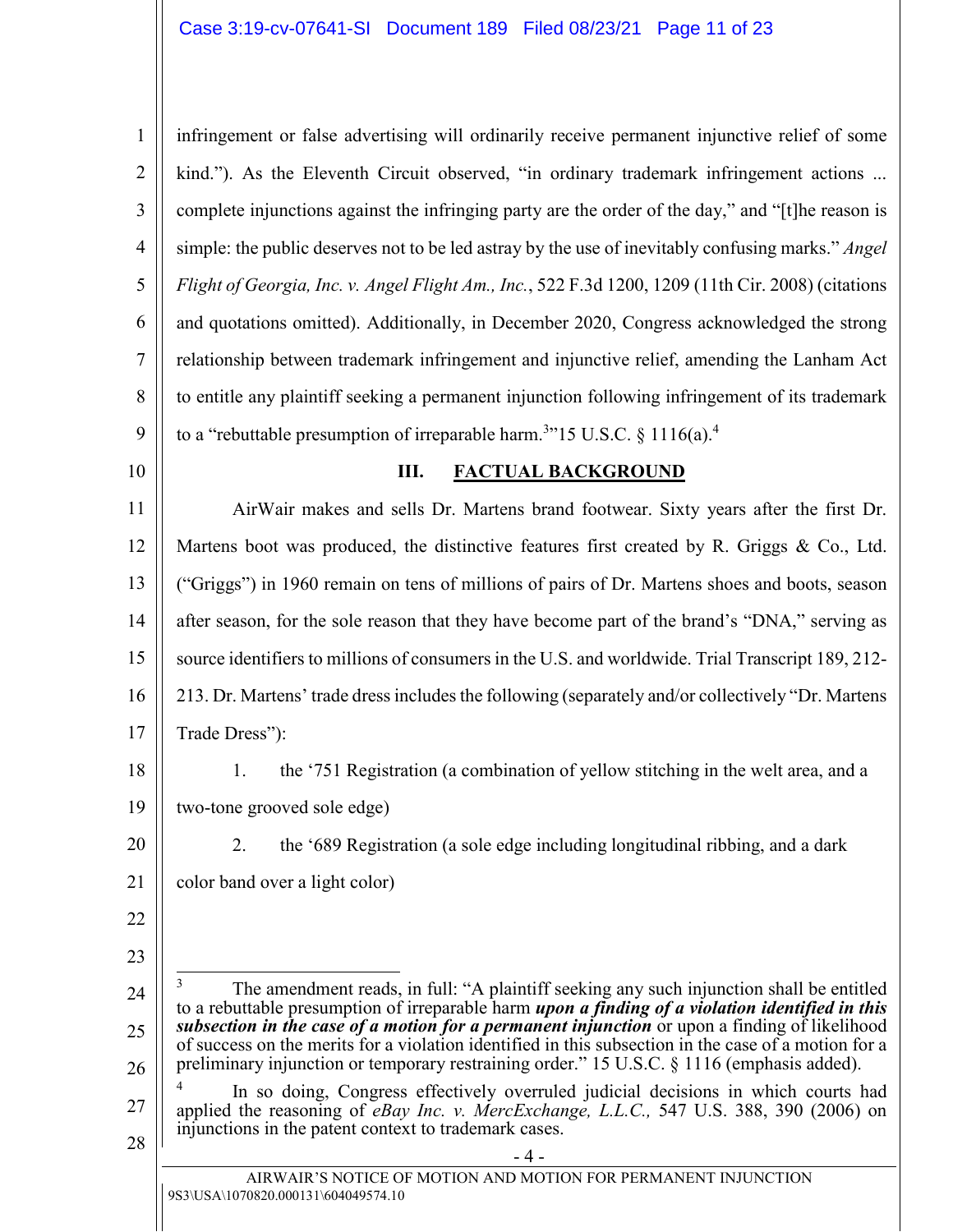3. the '692 Registration (longitudinal ribbing and a dark color band over a light color on the outer sole edge, welt stitching, and a tab located at the top back heel of footwear)

3

4

28

4. the overall visual impression of the Jadon Design, including welt stitching, a grooved sole edge, angled heel, heel tab, cleat pattern, and platform sole.

5 6 7 8 9 10 11 12 13 14 15 16 As the jury concluded, all four of these designs are famous. Verdict at p. 5-6. To protect these famous designs and to guard its reputation for well-made and culturally-relevant footwear, AirWair actively protects and enforces its trademarks and trade dress in the United States and internationally. Trial Transcript 318:18-321:10. Since at least the 1990's, AirWair has carried out a trademark enforcement program to remove infringing designs from the marketplace by way of internet takedowns, phone calls, demand letters, and—when necessary—litigation. *Id.* In addition to its enforcement efforts, over the past four years, AirWair spends \$8.5 million per year on advertising. Trial Transcript 306:15-17. The majority of Dr. Martens footwear styles feature the trade dress, as do most of AirWair's corresponding advertising materials. *Id.* 306- 310. AirWair has invested in its brand and its trade dress for more than sixty years, having expended substantial time and resources to cultivate what the world has come to know as "Docs DNA" and to remove infringing products from the marketplace.

17 18 19 20 21 22 23 24 25 26 27 In 2019—the same year the Dr. Martens 1460 was named "Shoe of the Year" by Footwear News—ITX sold four infringing styles that featured various elements of the Dr. Martens Trade Dress and overall looked confusingly similar to Dr. Martens. Trial Transcript 350:7-11. On June 11, 2019, AirWair sent a cease and desist letter requesting that ITX's Pull & Bear brand cease selling footwear; on July 19, 2019, counsel for Pull & Bear responded by firmly rejecting AirWair's rights and refusing to promise not to infringe in the future. Trial Transcript 322:5-9, 326-327. Further, ITX introduced yet *another* infringing style after receiving AirWair's letter. Trial Transcript 327-328. AirWair ultimately filed the instant action on November 20, 2019. ITX responded by seeking to cancel AirWair's registrations and prove its marks invalid, ostensibly in hopes of gaining the right to sell copy Dr. Martens footwear in the future. The case proceeded to trial due to ITX's intransigence. ITX's repeated, persistent refusal

- 5 -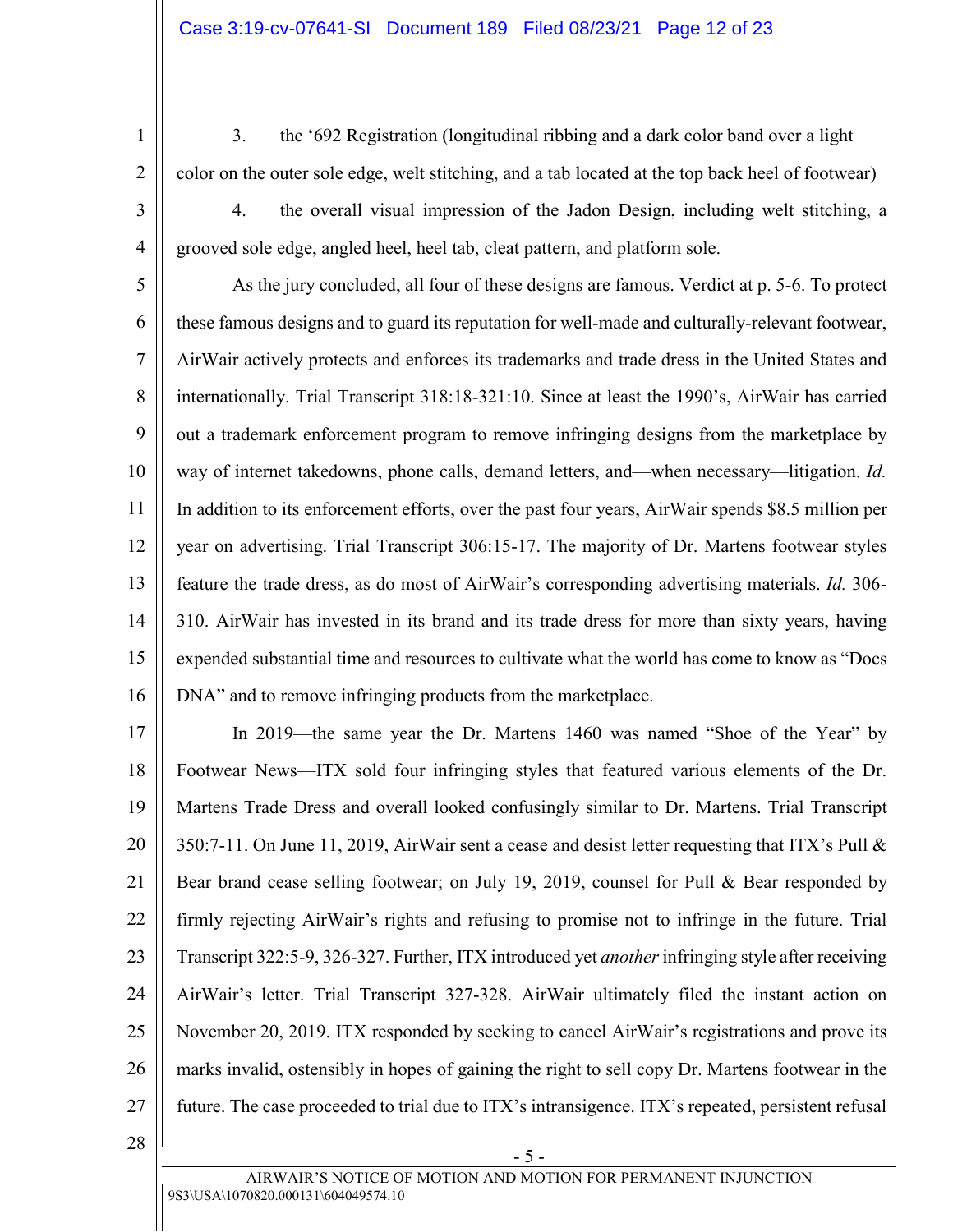to agree not to sell similar footwear in the future leads to reasonable conclusion that ITX will continue to do so if not permanently enjoined by this Court.

#### **IV. ARGUMENT**

# **1. The Lanham Act Mandates Injunctive Relief for ITX's Dilution of AirWair's Trade Dress**

<span id="page-12-0"></span>6 7 8 9 10 11 12 13 14 15 16 The Lanham Act provides that a plaintiff whose trademark has been diluted "**shall be entitled to an injunction** … **regardless of the presence or absence of actual or likely confusion, of competition, or of actual economic injury,**" subject to the principles of equity. 15 U.S.C. §1125(c)(1). Here, the jury found that ITX diluted all of its asserted trade dress: the '689 Registration, the '692 Registration, the '751 Registration, and the Jadon Design. Specifically, it found that each of the designs are famous, and that ITX's actions were likely to cause dilution by blurring of these famous marks/designs. Because ITX has been found to have diluted AirWair's trade dress, and because the principles of equity support injunctive relief, AirWair is entitled to a permanent injunction under the Lanham Act. There is no equitable reason to diverge from AirWair's entitlement to an injunction under §1125(c)(1). Indeed, as discussed further below, the equities firmly support AirWair's right to an injunction.

17

18

28

1

2

3

4

5

#### **2. AirWair Is Also Entitled to an Injunction for ITX's Infringement of AirWair's Trade Dress**

19 20 21 22 23 24 The Lanham Act provides this court the authority to grant injunctions in order "to prevent the violation of any right of the registrant of a mark registered in the Patent and Trademark Office or to prevent a violation under subsection (a) … of Section 1125 of this title." 15 U.S.C. §1116(a). This reflects the "usual historical practice" of granting injunctive relief to a prevailing plaintiff in a trademark case. *See* 5 McCarthy on Trademarks and Unfair Competition § 30:1 (5th ed.).

25 26 27 Here, the jury found that ITX infringed AirWair's rights in its marks registered '751, '689, and '692 marks registered in the USPTO. Verdict at pp. 2-3. Likewise, the jury found that ITX violated subsection (a) of Section 1125 when it engaged in unfair competition by using the

- 6 -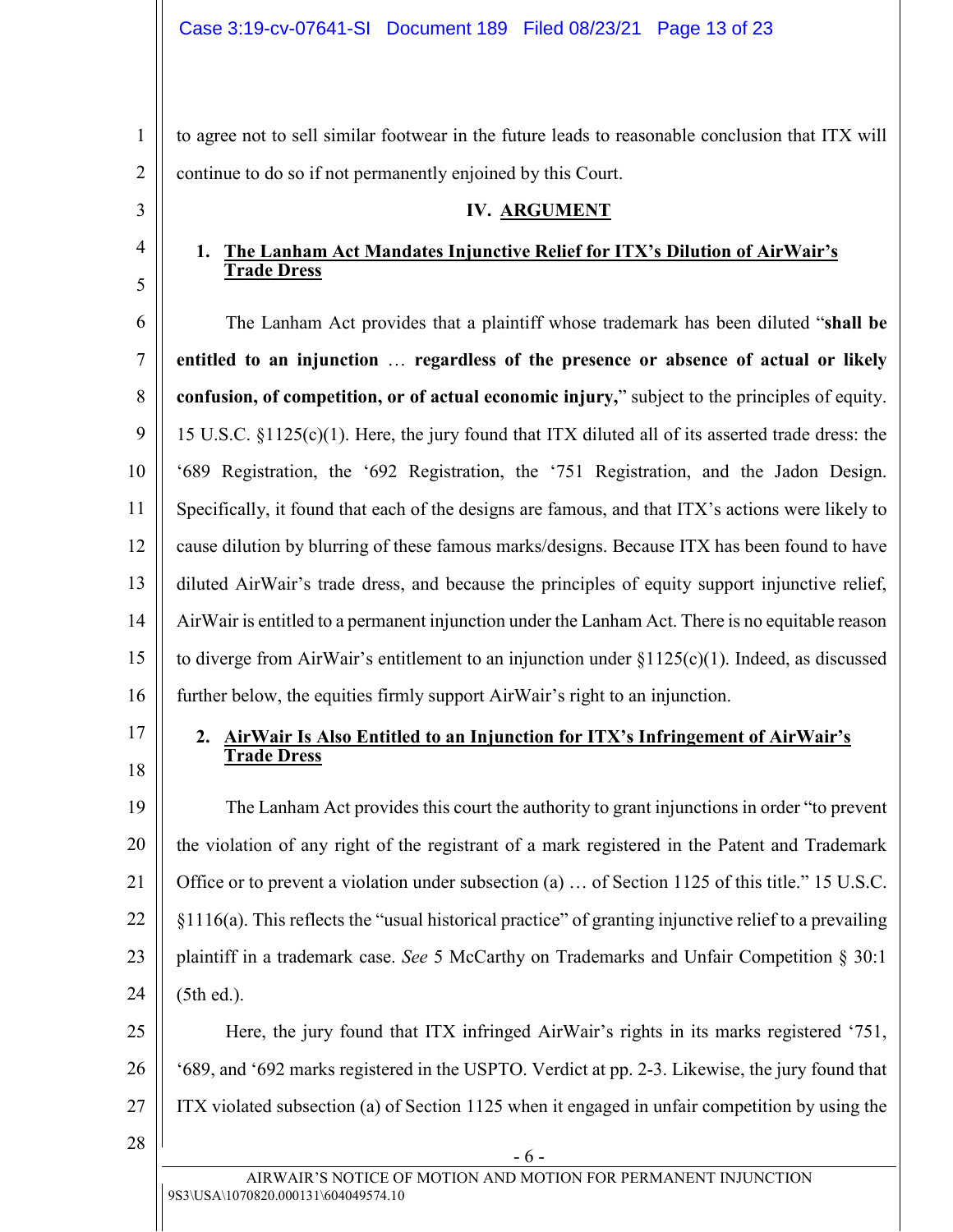overall visual impression of the Jadon Design. Verdict at p. 4. Under the Lanham Act, a permanent injunction is the appropriate remedy when one of these rights has been violated; it is all the more appropriate in a case such as this, where the defendant has violated two of the rights enumerated in the statute.

5

1

2

3

4

## **3. The Principles of Equity Support a Permanent Injunction**

6 7 8 9 10 11 12 13 14 The relevant equitable factors are: (1) whether the prevailing party has suffered an irreparable injury; (2) whether remedies available at law, such as monetary damages, are inadequate to compensate for that injury; (3) whether, considering the balance of hardships between the plaintiff and defendant, a remedy in equity is warranted; and (4) whether the public interest would not be disserved by a permanent injunction. *Facebook, Inc. v. Power Ventures, Inc*., 252 F. Supp. 3d 765, 773 (N.D. Cal. 2017), aff'd, 749 F. App'x 557 (9th Cir. 2019) (internal citation omitted). Here, irreparable harm is presumed, monetary damages are exceptionally difficult to quantify and are thus inadequate, and both the balance of hardship and the public interest firmly supports a permanent injunction.

15

#### <span id="page-13-1"></span><span id="page-13-0"></span>**A. Irreparable Harm Is Both Presumed and Clearly Evident Here.**

16 17 18 19 20 21 22 23 24 25 26 27 A plaintiff seeking a permanent injunction under the Lanham Act is "entitled to a rebuttable presumption of irreparable harm upon a finding of a violation [of the Lanham Act]." 15 U.S.C. §1116.<sup>5</sup> On motion for a permanent injunction, the burden lies with a defendant to rebut that presumption. A defendant cannot rebut this presumption by simply showing that it has ceased infringement. *Already, LLC v. Nike, Inc.*, 568 U.S. 85, 91 (2013). Rather, "a defendant claiming that its voluntary compliance moots a case bears the formidable burden of showing that it is absolutely clear the allegedly wrongful behavior could not reasonably be expected to recur." *Already*, 568 U.S. at 91 (*quoting Friends of the Earth, Inc. v. Laidlaw Environmental Services (TOC), Inc.*, 528 U.S. 167, 190 (2000)). In the Ninth Circuit, a defendant rebutting this presumption with evidence of cessation must demonstrate their reform is irrefutable and total. *See Polo Fashions, Inc. v. Dick Bruhn, Inc.*, 793 F.2d 1132, 1135 (9th ĺ 5 The Lanham Act was amended in 2020 to provide for this presumption. Consolidated

28

Appropriations Act, 2021, PL 116-260, December 27, 2020, 134 Stat 1182 (enacted).

<span id="page-13-2"></span>- 7 -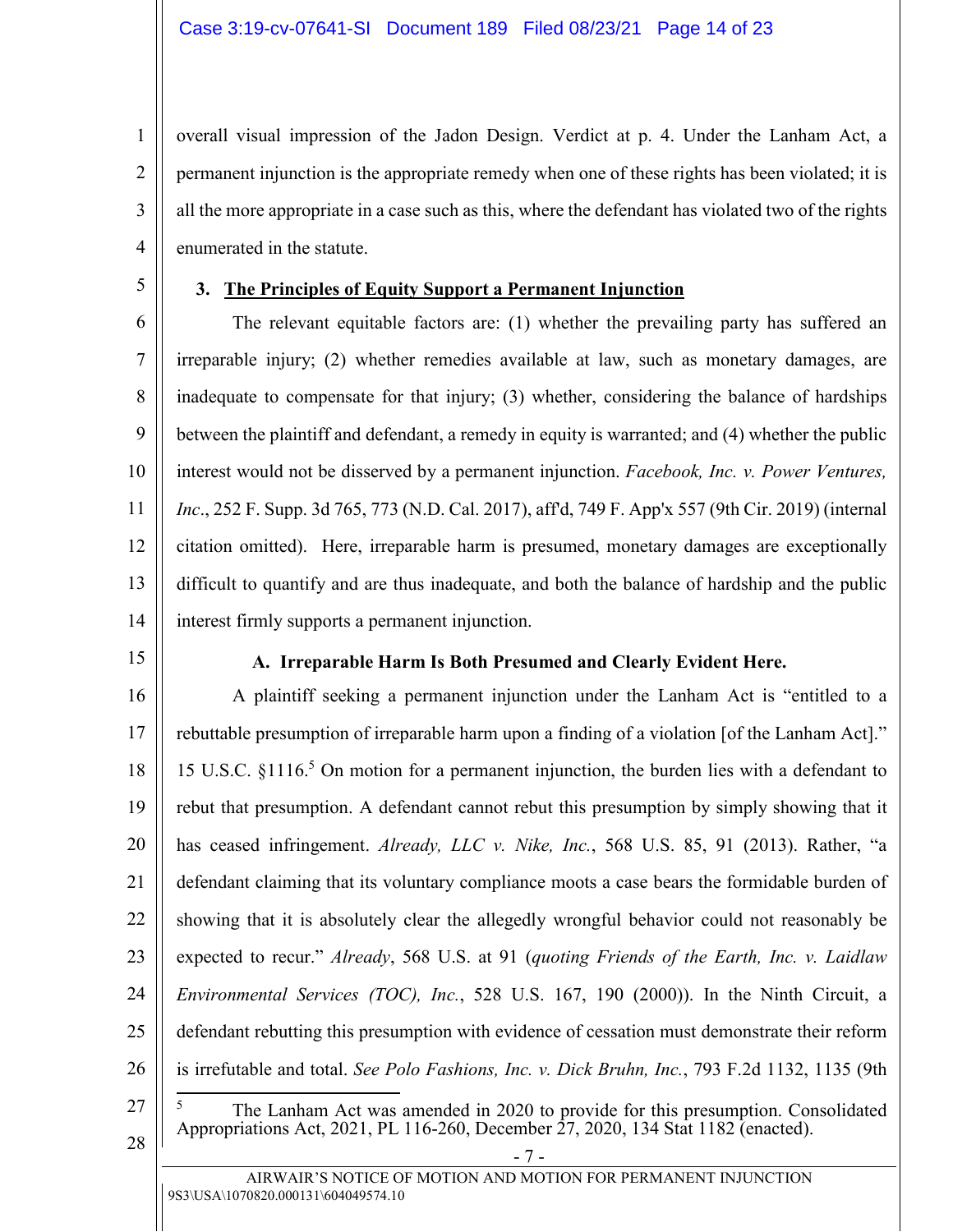2

3

<span id="page-14-3"></span>4

 $\frac{1}{2}$ 

<span id="page-14-1"></span>Cir. 1986) (*quoting* J. McCarthy, 2 *Trademarks and Unfair Competition* § 30:6, at 471 (2d ed. 1984); *see also Levi Strauss & Co. v. Shilon*, 121 F.3d 1309, 1314 (9th Cir. 1997) (Affirming injunction against admitted counterfeiter and holding, "Levi Strauss is not required to produce evidence that [defendant] is likely to infringe again.").

<span id="page-14-2"></span><span id="page-14-0"></span>

| 5              | Even before the presumption of irreparable harm was added to the Lanham Act, the                                                                                                                                                                                                                                                                                                         |
|----------------|------------------------------------------------------------------------------------------------------------------------------------------------------------------------------------------------------------------------------------------------------------------------------------------------------------------------------------------------------------------------------------------|
| 6              | Ninth Circuit held that "[i]n trademark infringement or unfair competition actions, once the                                                                                                                                                                                                                                                                                             |
| $\overline{7}$ | plaintiff establishes a likelihood of confusion, it is ordinarily presumed that the plaintiff will                                                                                                                                                                                                                                                                                       |
| 8              | suffer irreparable harm if injunctive relief is not granted." Vision Sports, Inc. v. Melville Corp.,                                                                                                                                                                                                                                                                                     |
| 9              | 888 F.2d 609, 612 (9th Cir. 1989). When it does analyze irreparable harm in the context of                                                                                                                                                                                                                                                                                               |
| 10             | trademarks, the Ninth Circuit considers "[e]vidence of threatened loss of prospective customers                                                                                                                                                                                                                                                                                          |
| 11             | or goodwill" to be strong support for "a finding of the possibility of irreparable harm." Stuhlbarg                                                                                                                                                                                                                                                                                      |
| 12             | Int'l Sales Co. v. John D. Brush & Co., 240 F.3d 832, 841 (9th Cir. 2001); see also Adidas Am.,                                                                                                                                                                                                                                                                                          |
| 13             | Inc. v. Skechers USA, Inc., 890 F.3d 747, 756 (9th Cir. 2018) ("Evidence of loss of control over                                                                                                                                                                                                                                                                                         |
| 14             | business reputation and damage to goodwill [can] constitute irreparable harm.").                                                                                                                                                                                                                                                                                                         |
| 15             | At trial, AirWair's creative director Damien Wilson offered evidence of the threatened                                                                                                                                                                                                                                                                                                   |
| 16             | loss of prospective goodwill and control over AirWair's business reputation when he described                                                                                                                                                                                                                                                                                            |
| 17             | his own experiences encountering infringing footwear in the real world:                                                                                                                                                                                                                                                                                                                  |
| 18<br>19<br>20 | I've had -- personally had an experience of seeing somebody walking in a -- you<br>know, for want of a better word, a "knockoff" pair of Doc Martens across the street,<br>with the sole hanging off because it was glued on and not made of great materials.<br>And I think if people mistake that as a pair of Dr. Martens, that's not a great<br>thing. It's something that's mental. |
| 21             | Trial Transcript at 260:3-10. Likewise, AirWair USA president Leslie Lane described the                                                                                                                                                                                                                                                                                                  |
| 22             | relationship between the violation of AirWair's trade dress and the threatened loss of the brand:                                                                                                                                                                                                                                                                                        |
| 23             | [I]t's a very hard thing for me to talk about because that would be incredibly                                                                                                                                                                                                                                                                                                           |
| 24             | damaging to the brand. Tremendously damaging, yeah. Yeah, a couple of years of<br>mass sales  and the brand would be nowhere.                                                                                                                                                                                                                                                            |
| 25             | Trial Transcript 498:23-499:2. As the Ninth Circuit has held, this evidence of threatened loss of                                                                                                                                                                                                                                                                                        |
| 26             | prospective goodwill and potential customers "certainly supports a finding of the possibility of                                                                                                                                                                                                                                                                                         |
| 27             | irreparable harm." See Stuhlbarg Int'l Sales Co., 240 F.3d at 841.                                                                                                                                                                                                                                                                                                                       |
| 28             | $-8-$                                                                                                                                                                                                                                                                                                                                                                                    |
|                | AIRWAIR'S NOTICE OF MOTION AND MOTION FOR PERMANENT INJUNCTION<br>9S3\USA\1070820.000131\604049574.10                                                                                                                                                                                                                                                                                    |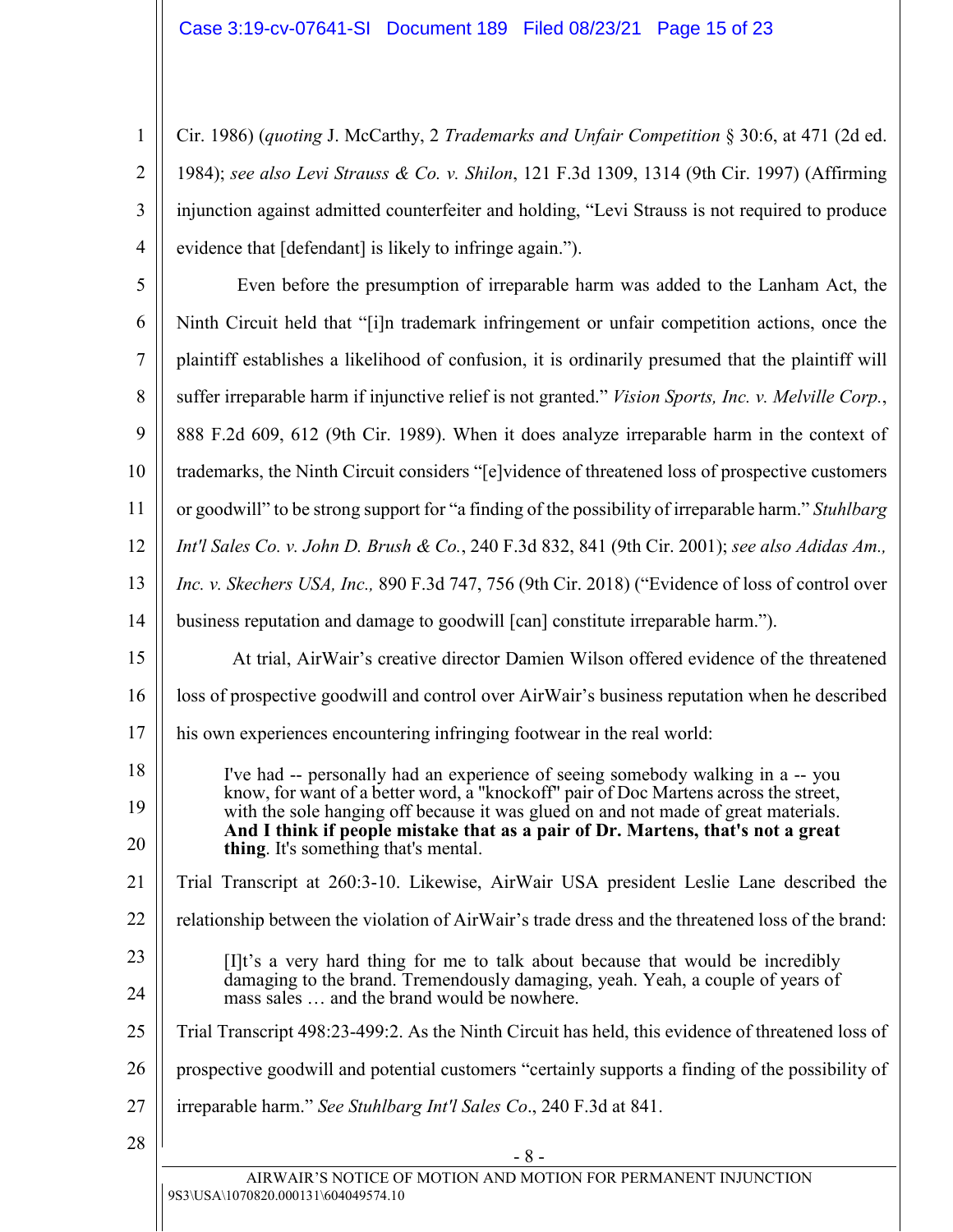<span id="page-15-0"></span>

| $\mathbf{1}$   | The Ninth Circuit finds an even greater risk of harm where a plaintiff has demonstrated                                                                              |
|----------------|----------------------------------------------------------------------------------------------------------------------------------------------------------------------|
| $\overline{2}$ | that it expends considerable time and resources in cultivating its brand image and promoting its                                                                     |
| 3              | mark. For example, in <i>Adidas v. Skechers</i> , the court concluded that the unsolicited media                                                                     |
| 4              | attention that plaintiff Adidas had received, combined with Adidas' extensive targeted                                                                               |
| 5              | advertising and its tight control of the supply of its products, "demonstrate that [A]didas has                                                                      |
| 6              | built a specific reputation around [its trade dress] with intangible benefits." <i>Id.</i> at 756-57. The                                                            |
| 7              | court concluded that these "intangible benefits" could be harmed if the defendant's infringing                                                                       |
| 8              | shoes remained on the market "because consumers will be confused about the source of the                                                                             |
| 9              | shoes," noting that "harm to advertising efforts and goodwill constitute 'intangible injuries' that                                                                  |
| 10             | warrant injunctive protection." Id. at 757.                                                                                                                          |
| 11             | Like Adidas, AirWair has presented voluminous evidence at trial of unsolicited media                                                                                 |
| 12             | attention related to its brand and trade dress, from celebrity interviews to college textbooks. As                                                                   |
| 13             | one unsolicited news article stated:                                                                                                                                 |
| 14             | Dr. Martens are a style icon that has endured for over 50 years. They've been worn<br>by everyone from Kanye West, to Cardi B. to the Dalai Lama, and even Pope John |
| 15<br>16       | Paul, II, when the Vatican placed an order for the famous eight-eyelet boot in black,<br>white, and navy leather.                                                    |
|                |                                                                                                                                                                      |
| 17             | Trial Transcript 246:25-246:5. Similarly, a graphic design textbook described the relationship                                                                       |
| 18             | between AirWair's success and its intentional marketing and utilization of its trade dress:                                                                          |
| 19<br>20       | Central to the success of the Doc Martens' brand identity has been the company's<br>corporate image. Some of the key features of the product are encompassed within  |
| 21             | the corporate logo. The words 'Doc Martens' are arranged in the shape of a boot,<br>while the word 'Martens' incorporates the famous grooved sole edge.              |
| 22             | Id. at 236:10-17. This unsolicited attention constitutes an "intangible benefit," as described by                                                                    |
| 23             | the Ninth Circuit in Adidas, at risk of "intangible injuries" in the absence of injunctive                                                                           |
| 24             | protection.                                                                                                                                                          |
| 25             | Likewise, AirWair has presented evidence that it expends considerable resources on                                                                                   |
| 26             | advertising and cultivation of its image and reputation through enforcement of its trademark                                                                         |
| 27             | rights. See, e.g., Trial Transcript 306:15-17 (Leslie Lane testifying that AirWair spends \$8.5                                                                      |
| 28             | $-9-$                                                                                                                                                                |
|                | AIRWAIR'S NOTICE OF MOTION AND MOTION FOR PERMANENT INJUNCTION                                                                                                       |
|                | 9S3\USA\1070820.000131\604049574.10                                                                                                                                  |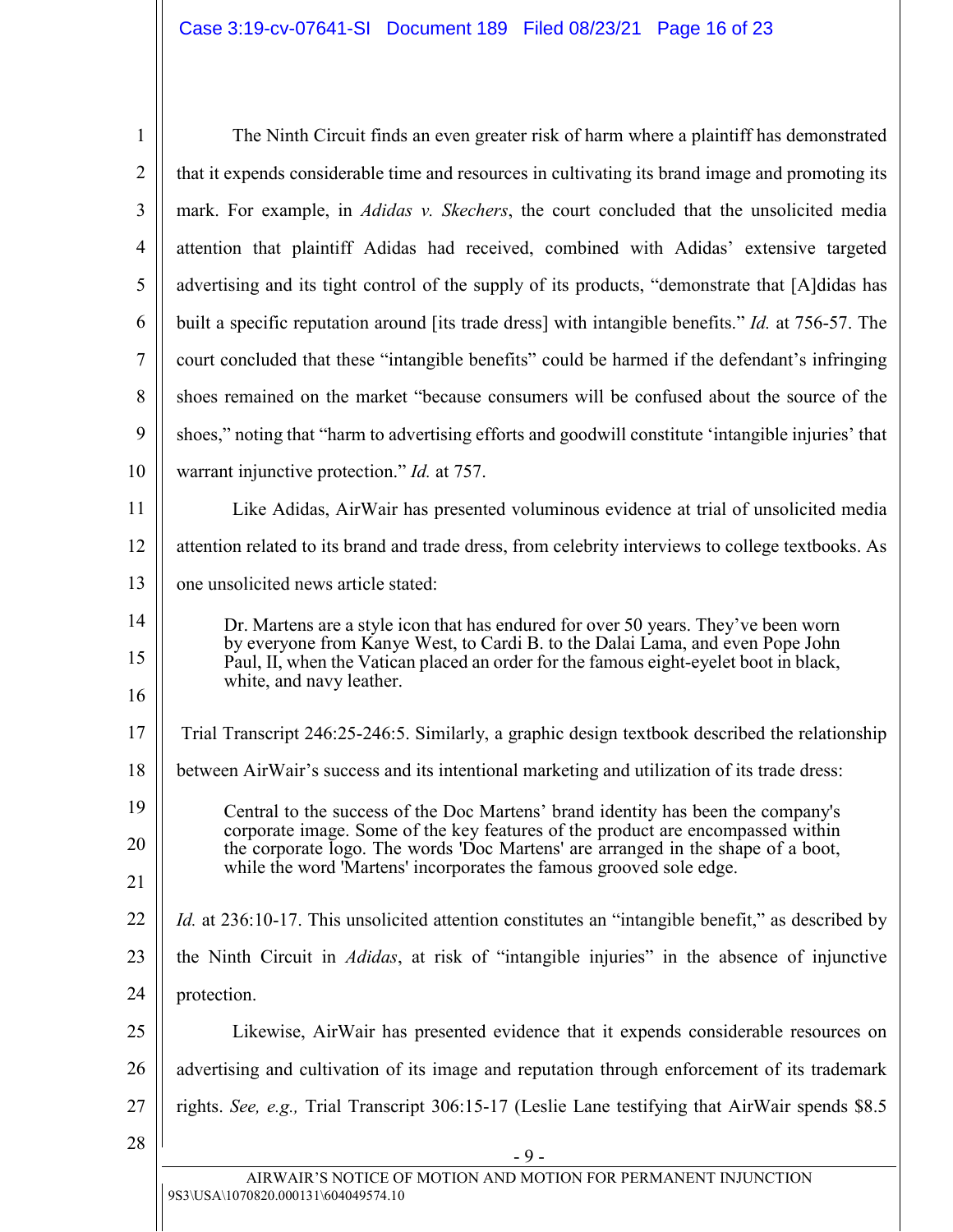#### Case 3:19-cv-07641-SI Document 189 Filed 08/23/21 Page 17 of 23

<span id="page-16-0"></span>million per year on advertising). AirWair has also presented evidence of its efforts to protect its designs and guard its reputation through decades of trademark enforcement in the United States and around the world. *Id.* at 318:18-321:10. Like *Adidas*, AirWair has built a strong reputation around its trade dress over the past 60 years, with intangible benefits. These intangible benefits will suffer incalculable, intangible injuries if ITX has an opportunity to flood the market with infringing boots.

7 8 9 10 11 12 13 AirWair is entitled to a statutory presumption of irreparable harm. Even without this presumption, AirWair has presented strong evidence of the types of threats that the Ninth Circuit considers most relevant: the threatened loss of prospective customers, goodwill, and control of AirWair's reputation, and the threat of injuries to the intangible benefits AirWair has cultivated over the past 60 years. The record is unambiguous: AirWair has suffered and will continue to suffer irreparable harm if this Court does not permanently enjoin ITX from infringing on its trademark rights.

14

1

2

3

4

5

6

#### <span id="page-16-1"></span>**B. Remedies Available at Law are Inadequate for AirWair's Injuries**

15 16 17 18 19 20 21 22 23 The Ninth Circuit has held that "[i]njunctive relief is the remedy of choice for trademark and unfair competition cases, since there is no adequate remedy at law for the injury caused by a defendant's [potential] continuing infringement." *Century 21 Real Est. Corp. v. Sandlin*, 846 F.2d 1175, 1180 (9th Cir. 1988) (upholding a permanent injunction against defendant, where defendant continued to infringe plaintiff's trademark after receiving a cease and desist letter from the plaintiff; the court saw this as evidence of wrongful intent and justification for injunctive relief). Here, as in the *Century 21* case, the potential for continuing infringement is clear from ITX's introduction of a new infringing style *after* AirWair sent its cease and desist letter.

24

<span id="page-16-2"></span>25 26 27 A plaintiff seeking injunctive relief for trademark infringement is "not require[d] [to] introduce concrete evidence that defendants are likely to infringe again." *Polo Fashions, Inc. v. Dick Bruhn, Inc*., 793 F.2d 1132, 1135 (9th Cir. 1986). In *Polo v. Dick Bruhn*, the Ninth Circuit reversed a district court's decision to deny injunctive relief because the defendant had stopped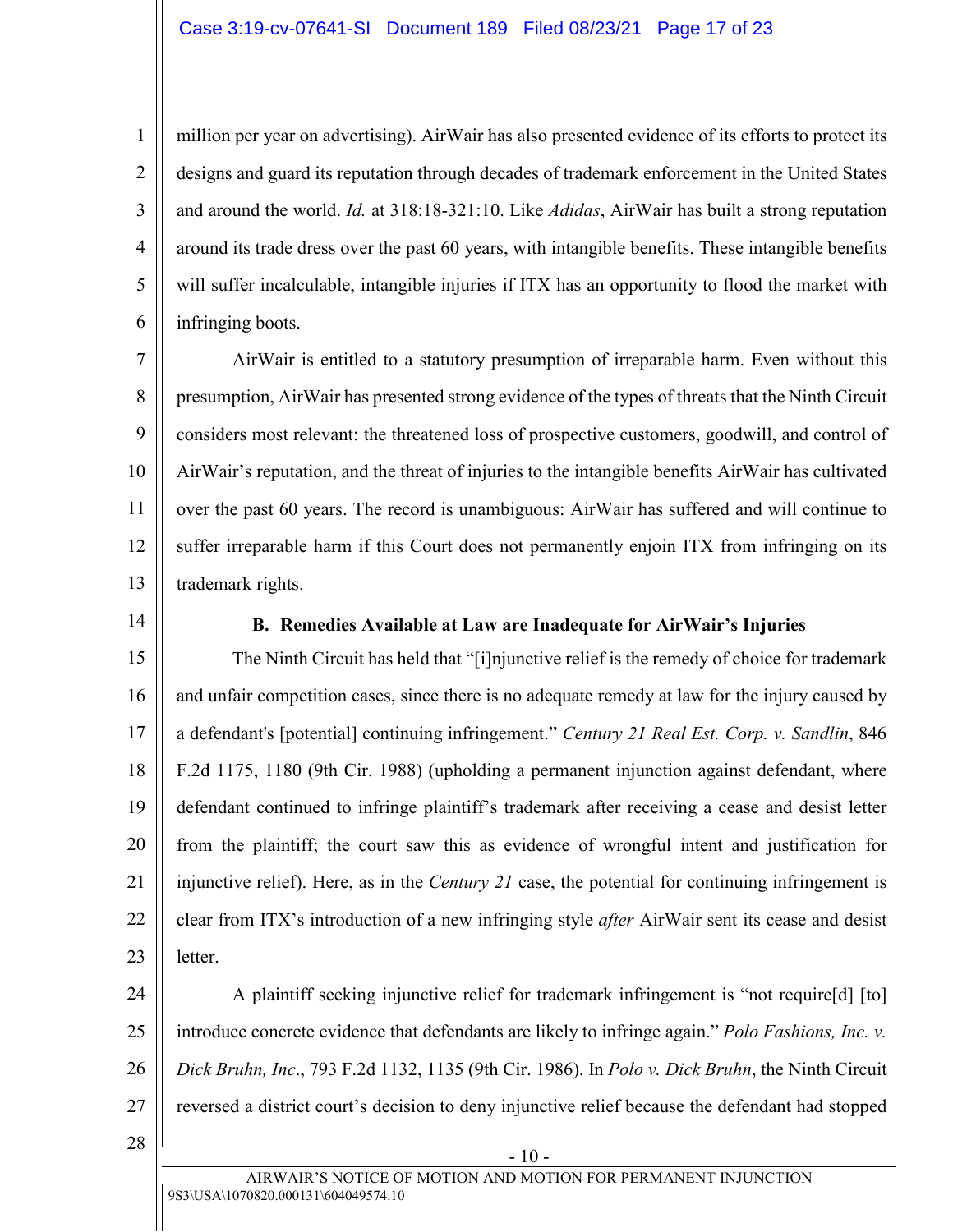<span id="page-17-3"></span>infringing and the plaintiff had not introduced specific evidence to demonstrate that the defendant would infringe again. *Polo Fashions Inc.,* 739 F.2d at 1135. In addition to its holding that plaintiffs are not required to introduce evidence of likelihood of future infringement, the Ninth Circuit pointed to the defendant's past conduct to justify injunctive relief: the defendant willfully violated the plaintiff's trademark rights and "refused to stop violating" these rights until the plaintiff brought suit in federal court. *Id.* Such is the case here.

7 8 9 10 Absent injunctive relief, and given the already established likelihood of confusion, AirWair's reputation and goodwill would be out of AirWair's hands and subject to irreparable harm that cannot be quantified. *See generally U.S. Polo Ass'n, Inc. v. PRL USA Holdings, Inc.*, 800 F. Supp. 2d 515, 541 (S.D.N.Y. 2011), aff'd, 511 F. App'x 81 (2d Cir. 2013).

11

1

2

3

4

5

6

#### <span id="page-17-4"></span><span id="page-17-2"></span><span id="page-17-1"></span><span id="page-17-0"></span>**C. The Balance of Hardships Favors Injunctive Relief**

12 13 14 15 16 17 18 19 20 21 22 23 24 25 26 27 In considering the balance of hardships between the plaintiff and the defendant in a trademark infringement case, courts often find little hardship for defendants if the injunction is granted and substantial hardship for the plaintiff if the injunction is *not* granted. *See Polo Fashions, Inc.,* 739 F.2d at 1135-36 ("If the defendants sincerely intend not to infringe, the injunction harms them little; if they do, it gives [Plaintiff] substantial protection of its trademark."); *Brighton Collectibles, Inc. v. Coldwater Creek, Inc.*, 2009 WL 10671767, at \*2 (S.D. Cal. Jan. 23, 2009) ("If [Defendant] plans not to infringe [Plaintiff's] trade dress … in the future, the permanent injunction will impose no hardship at all. On the other hand, denying injunctive relief would leave [Plaintiff] needlessly vulnerable to future infringement necessitating additional litigation."). Courts have also found no potential hardship for defendants where an injunction "would still allow [defendant] to operate its business, albeit without the products at issue." *Deckers Outdoor Corp. v. Pacific Harbors, LLC.,* 2020 WL 5269437, at \*8 (D. Or. Aug. 10, 2020); *see also Cadence Design Sys., Inc. v. Avant! Corp.*, 125 F.3d 824, 830 (9th Cir. 1997) ("[A] defendant who knowingly infringes another's copyright cannot complain of the harm that will befall it when properly forced to desist from its infringing activities.").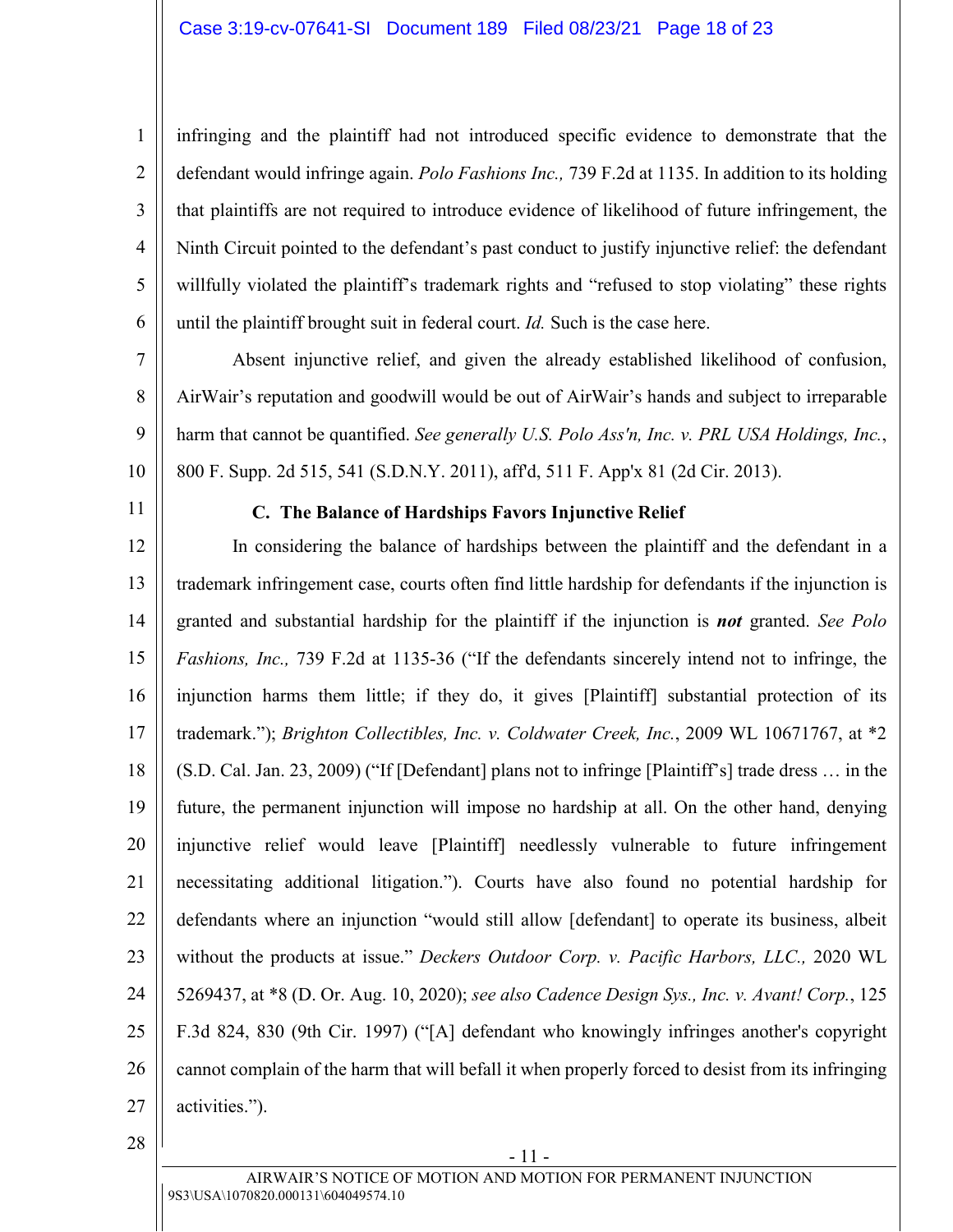Here, the balance of hardships clearly favors AirWair. As explained above, AirWair will be severely and irreparably harmed if ITX again sells infringing products. In addition to further harm to its brand and reputation, AirWair would be at risk of future expensive litigation in order to enforce the rights that have already been established by the jury's verdict here. ITX is a subsidiary of the largest fashion retailer in the world, with the means to flood the market with infringing products in a matter of weeks, causing severe harm to AirWair more quickly than AirWair could respond with future lawsuits.

8 9 On the other hand, ITX will suffer no hardship whatsoever, unless it intends to continue to infringe AirWair's trade dress.

10

1

2

3

4

5

6

7

#### <span id="page-18-1"></span>**D. The Public Interest Supports a Permanent Injunction**

11 12 13 14 15 16 17 18 The Ninth Circuit has long acknowledged that trademark law exists to protect the "public interest in avoiding consumer confusion." *Rogers v. Grimaldi*, 875 F.2d 994, 999 (2d Cir. 1989). In addition, courts have held that injunctive relief in trademark cases "serves the public interest by preventing confusion as to the validity of a product and in preventing the 'misappropriation of the skills, creative energies, and resources which are invested in the protected work.'" *Deckers Outdoor Corp. v. Pacific Harbors, LLC.,* 2020 WL 5269437, at \*8 (D. Or. Aug. 10, 2020) (quoting *Apple Computer, Inc. v. Franklin Computer Corp.*, 714 F.2d 1240, 1255 (3rd Cir. 1983)).

<span id="page-18-0"></span>19 20 21 22 Here the jury found a likelihood of consumer confusion by ITX's sale of copy products and therefore, the public interest demands a permanent injunction in order to avoid a likelihood of confusion, encourage fair competition, keep infringing products off the market, and protect consumers from confusion.

23 24

28

#### **4. AirWair is Entitled to an Injunction Against Further Sales of Any Products Confusingly Similar to AirWair's Trade Dress**

25 26 27 As McCarthy notes, "[i]n a surprisingly large number of cases, a defendant enjoined from use of an infringing trademark has proceeded to make only a minute and de minimis change in purported compliance with the court's order." 5 McCarthy on Trademarks and Unfair

- 12 -

9S3\USA\1070820.000131\604049574.10 AIRWAIR'S NOTICE OF MOTION AND MOTION FOR PERMANENT INJUNCTION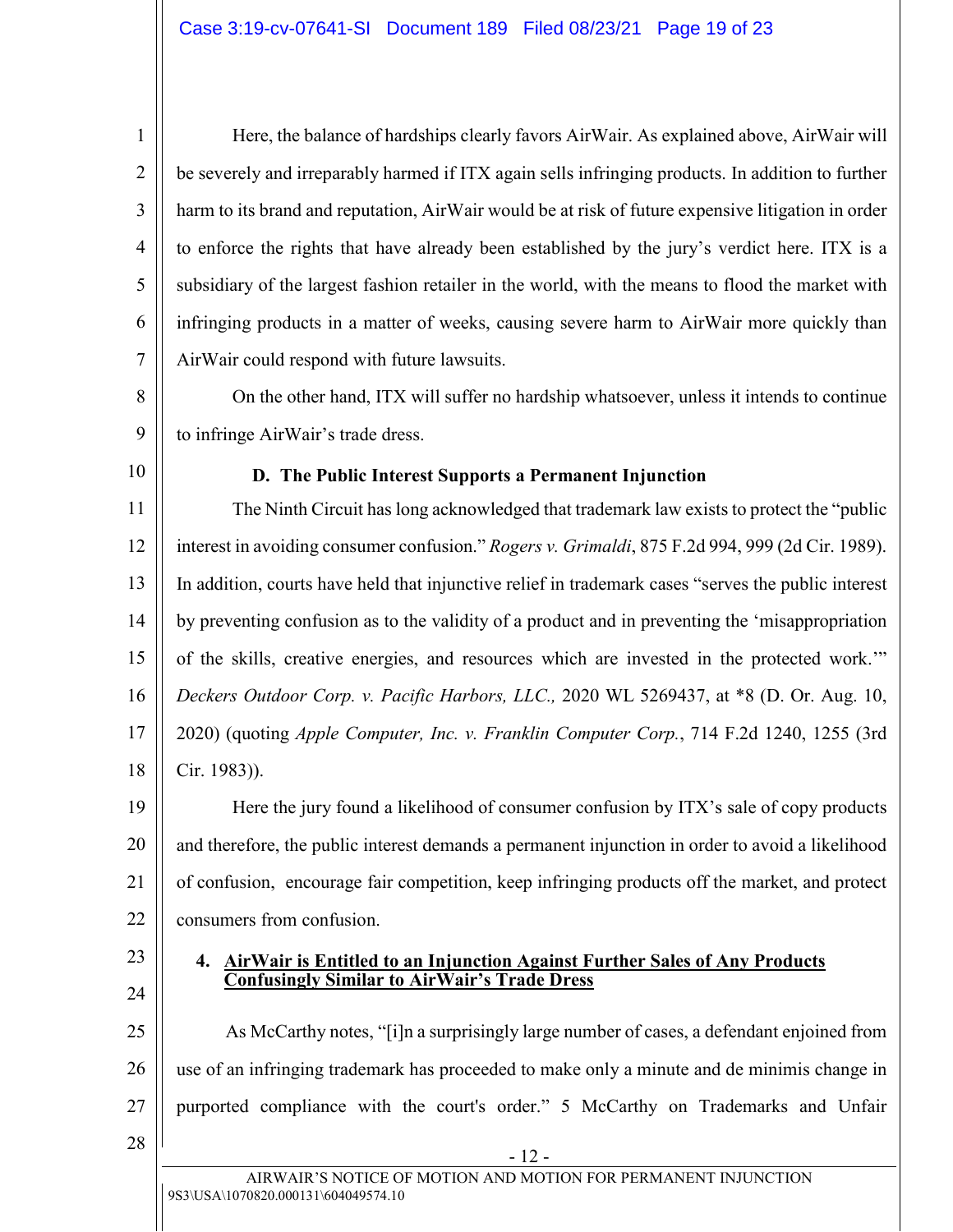#### Case 3:19-cv-07641-SI Document 189 Filed 08/23/21 Page 20 of 23

1 2 3 4 Competition § 30:21 (5th ed.). In order to ensure that a defendant does not attempt to skirt an injunction and continue infringing on a plaintiff's rights, "a court can frame an injunction which will keep a proven infringer safely away from the perimeter of future infringement." *See Id.* at § 30:4.

> [A]n infringer, once caught, should have his conduct carefully scrutinized in any future operations so as to determine his intent in going as far as he does. He must be required to keep a safe distance away from the margin line.

<span id="page-19-4"></span><span id="page-19-1"></span>7 8 9 10 11 12 *Plough, Inc. v. Kreis Lab'ys*, 314 F.2d 635, 639 (9th Cir. 1963) (quotation marks omitted). A defendant may be held in contempt if, once enjoined from selling items "likely to cause confusion, mistake, or deception," the defendant deliberately "[tries] to walk as close to the line as they can." *Transgo v. Ajac Transmission Parts Corp.*, 1981 WL 40538, at \*3 (C.D. Cal. Jan. 16, 1981), aff'd sub nom. *Transgo, Inc. v. Ajac Transmission Parts Corp*., 768 F.2d 1001 (9th Cir. 1985).

<span id="page-19-5"></span><span id="page-19-3"></span><span id="page-19-0"></span>13 14 15 16 17 18 19 20 21 22 23 24 25 26 27 Courts regularly issue and enforce injunctions or consent judgments prohibiting the sale of products which are colorable imitations or confusingly similar to a plaintiff's trade dress. *See Wolfard Glassblowing Co. v. Vanbragt*, 118 F.3d 1320, 1321 (9th Cir. 1997) (affirming a finding for contempt for violation of a consent judgment prohibiting **"colorable imitations"** of the plaintiff's trade dress); *Toyo Tire & Rubber Co. v. Hong Kong Tri-Ace Tire Co.*, 281 F. Supp. 3d 967, 979 (C.D. Cal. 2017) (finding that a final judgment's use of the phrase **"confusingly similar thereto"** did not make it ambiguous or unenforceable); *Blumenthal Distrib., Inc. v. Herman Miller, Inc*., 2017 WL 3271706, at \*35 (C.D. Cal. Aug. 1, 2017) *aff'd in part, rev'd in part on other grounds and remanded*, 963 F.3d 859 (9th Cir. 2020), *and aff'd in part, rev'd in part on other grounds and remanded*, 811 F. App'x 421 (9th Cir. 2020) (holding that **an injunction extending to sale of "any colorable imitations" of the specified product was sufficiently definite**). This language is particularly appropriate for injunctions related to trade dress, which involve the "appearance of the product and may include features such as size, shape, color, color combinations, texture, or graphics." *See Rachel v. Banana Republic, Inc.*, 831 F.2d 1503, 1506 (9th Cir. 1987); *see also Toyo Tire & Rubber Co.*, 281 F. Supp. 3d at 979

<span id="page-19-2"></span>28

5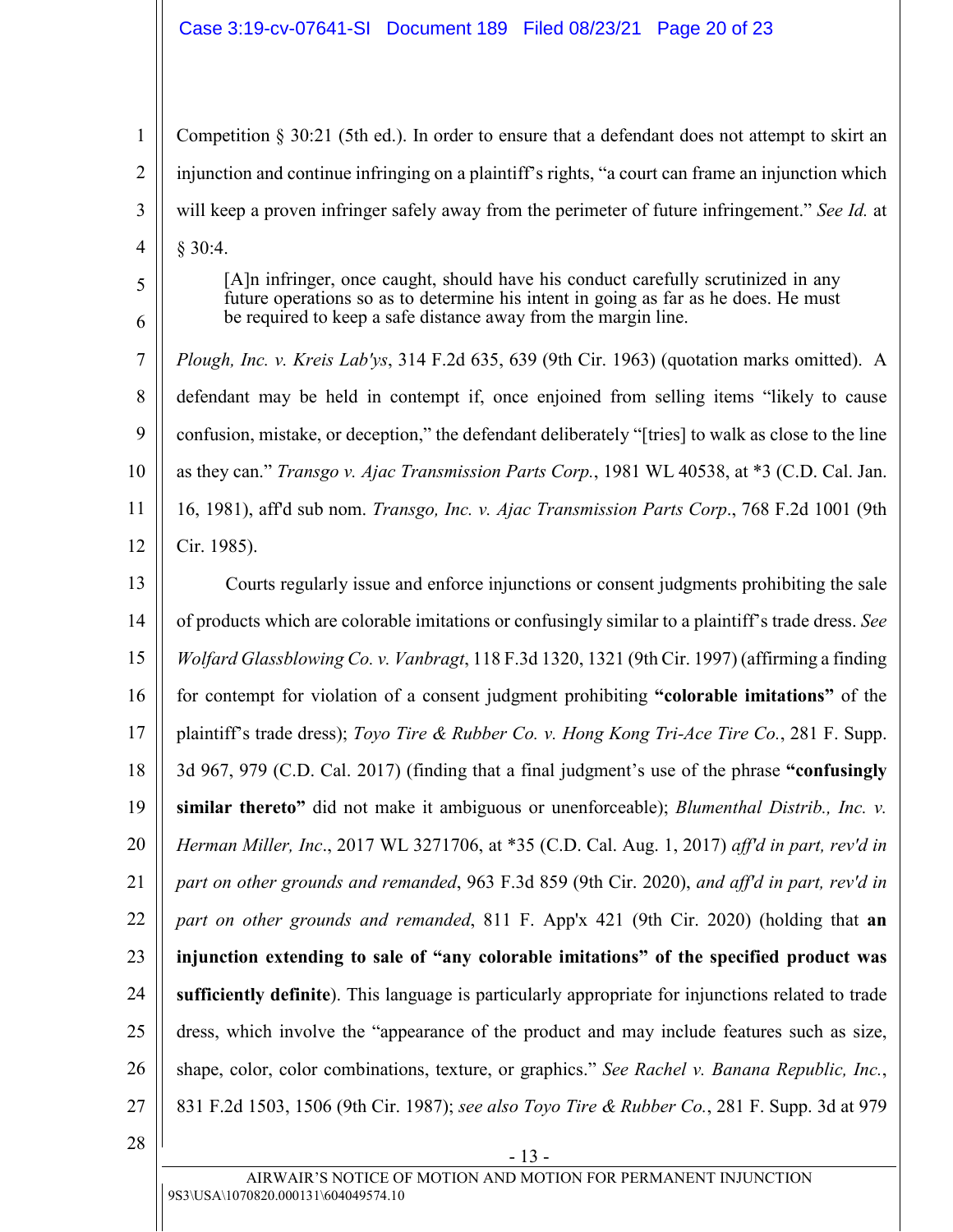<span id="page-20-1"></span><span id="page-20-0"></span>

| $\mathbf{1}$   | (finding this language appropriate because it "mirrors the law that would be applied if                                                                                                                                                                                                                                                                                                                   |
|----------------|-----------------------------------------------------------------------------------------------------------------------------------------------------------------------------------------------------------------------------------------------------------------------------------------------------------------------------------------------------------------------------------------------------------|
| $\overline{2}$ | enjoined parties used a protected trade dress").                                                                                                                                                                                                                                                                                                                                                          |
| 3              | AirWair requests an injunction as described in the attached notice of motion and                                                                                                                                                                                                                                                                                                                          |
| $\overline{4}$ | articulated in its proposed judgment and permanent injunction. This proposed injunction mirrors                                                                                                                                                                                                                                                                                                           |
| 5              | the language commonly used by courts in the Ninth Circuit for violations of the Lanham Act.                                                                                                                                                                                                                                                                                                               |
| 6              | For example, in Brighton Collectibles v. Coldwater Creek, the Southern District of California                                                                                                                                                                                                                                                                                                             |
| $\overline{7}$ | issued a permanent injunction prohibiting the enjoined parties from:                                                                                                                                                                                                                                                                                                                                      |
| 8<br>9<br>10   | designing, manufacturing, importing, shipping, delivering, selling, marketing,<br>a.<br>displaying, advertising, or promoting luggage, handbags, wallets, brief bags<br>and/or accessories that display the following trade dress: jacquard fabric,<br>leather embossed to resemble crocodile and a sculpted silver heart ornament<br>combined in a manner that is confusingly similar to the look of the |
| 11<br>12       | Brighton "jacquard collection" ; and/or<br>designing, manufacturing, importing, shipping, delivering, selling, marketing,<br>b.<br>displaying, advertising or promoting any products that incorporate designs<br>substantially similar to Brighton's copyrighted "Carolina Heart" hardware                                                                                                                |
| 13<br>14<br>15 | design; and/or<br>c. representing or implying, directly or indirectly, to retailers, customers,<br>distributors, licensees, or any other customers or potential customers of<br>Coldwater's products that Coldwater's products originate with, are sponsored,<br>endorsed, or licensed by, or are otherwise associated or affiliated with Brighton.                                                       |
| 16             | Judgment at 2-3, Brighton Collectibles, Inc. v. Coldwater Creek, Inc., 2009 WL 10671767 (S.D.                                                                                                                                                                                                                                                                                                             |
| 17             | Cal. Jan. 23, 2009), ECF No. 310 (emphasis added). There, when the defendant moved to modify                                                                                                                                                                                                                                                                                                              |
| 18             | or clarify the injunction, the court denied its motion, holding that the injunction language was                                                                                                                                                                                                                                                                                                          |
| 19             | 'consistent with 'the rule that an infringer must keep a fair distance from the margin line' in                                                                                                                                                                                                                                                                                                           |
| 20             | governing its future conduct." Order Denying Defendant's Motion to Modify or Clarify                                                                                                                                                                                                                                                                                                                      |
| 21             | Permanent Injunction, Brighton Collectibles, Inc. v. Coldwater Creek, Inc., 2009 WL 10671767                                                                                                                                                                                                                                                                                                              |
| 22             | (S.D. Cal. Jan. 23, 2009), ECF No. 345 (quoting <i>Wolfard Glassblowing</i> , 118 F.3d at 1323).                                                                                                                                                                                                                                                                                                          |
| 23             | Because the rights violated by ITX relate to the overall visual impression of AirWair's                                                                                                                                                                                                                                                                                                                   |
| 24             | trade dress, including its Registered Marks and the Jadon Design, AirWair is entitled to an                                                                                                                                                                                                                                                                                                               |
| 25             | injunction that comports with those generally granted in the Ninth Circuit when a defendant has                                                                                                                                                                                                                                                                                                           |
| 26             | violated the Lanham Act. Absent this prohibition, ITX will be free to "walk as close to the line"                                                                                                                                                                                                                                                                                                         |
| 27             | as they can," profiting from, and causing further harm to, AirWair's goodwill and reputation.                                                                                                                                                                                                                                                                                                             |
| 28             | - 14 -                                                                                                                                                                                                                                                                                                                                                                                                    |
|                | AIRWAIR'S NOTICE OF MOTION AND MOTION FOR PERMANENT INJUNCTION<br>9S3\USA\1070820.000131\604049574.10                                                                                                                                                                                                                                                                                                     |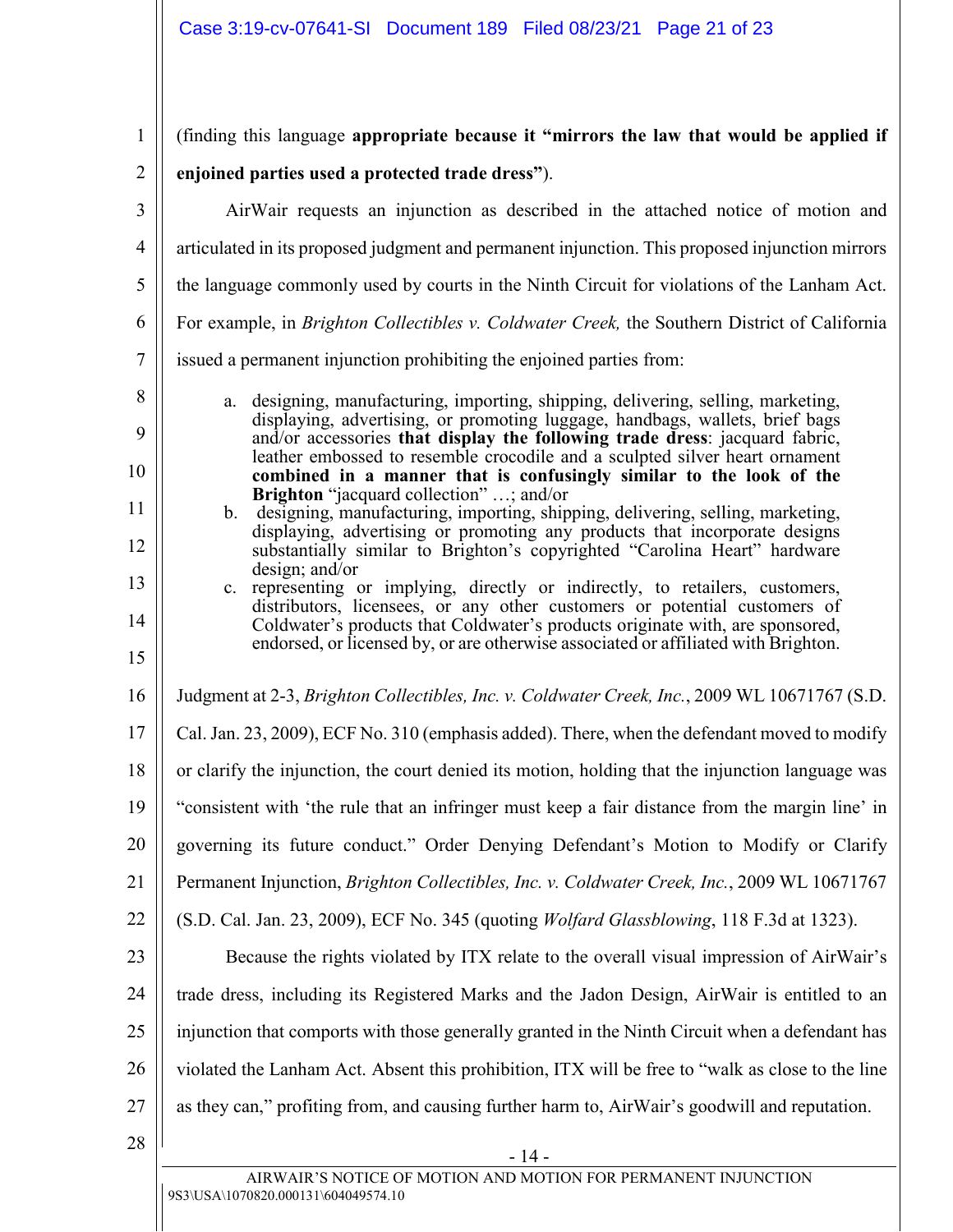#### <span id="page-21-3"></span>**5. AirWair is Entitled to an Injunction Against All Those Acting in Concert with ITX, Including Corporate Affiliates, Partners, Successors, Subsidiaries and Owners**

2 3 4 5 6 7 8 9 10 11 12 13 Federal Rule of Civil Procedure  $65(d)(2)$  provides that an injunction is binding upon: "(A) the parties; (B) the parties' officers, agents, servants, employees, and attorneys; and (C) other persons who are in active concert or participation with anyone described in Rule 65(d)(2)(A) or (B)." As the Supreme Court stated in *Regal Knitwear,* "[t]his is derived from the common law doctrine that a decree of injunction not only binds the parties defendant but also those identified with them in interest, in 'privity' with them, represented by them or subject to their control. In essence it is that defendants may not nullify a decree by carrying out prohibited acts through aiders and abettors, although they were not parties to the original proceeding." *Regal Knitwear Co. v. N.L.R.B.,* 324 U.S. 9, 14 (1945). Including successors and assigns is imperative, as "[w]ithout this language, the injunction theoretically might be defeated by assignment; at the very least an avenue for further litigation would be left open." *E. & J. Gallo Winery v. Gallo Cattle Co.,* 967 F.2d 1280, 1298 (9th Cir. 1992).

- <span id="page-21-2"></span><span id="page-21-1"></span><span id="page-21-0"></span>14 15 16 17 18 19 20 21 22 23 24 "A court must consider the extent of the alleged 'active concert or participation' of third parties with those named in the injunction in determining whether the injunction's prohibitions shall apply to those third parties." *Homeland Housewares, LLC v. Euro-Pro Operating LLC,* No. CV 14-03954 DDP MANX, 2014 WL 4449922, at \*4 (C.D. Cal. Sept. 10, 2014) *citing Rockwell Graphic Sys., Inc. v. DEV Indus., Inc.,* 91 F.3d 914, 920 (7th Cir. 1996). Here, the products at issue were sold under the Pull & Bear brand, which includes, at a minimum, Pull and Bear España, S.A. ITX USA, LLC is simply one U.S.-based subsidiary of the larger Inditex (Industria de Diseño Textil, S.A.) conglomerate, and as such, a network of affiliated companies under the Inditex umbrella could easily evade the injunction by simply producing infringing footwear under another brand label or transferring the operations of its U.S. sales to another entity not enjoined.
	- **V. CONCLUSION**

Because AirWair is entitled to injunctive relief under the Lanham Act, and because the principles of equity support permanent injunctive relief, AirWair International Ltd. respectfully

28

25

26